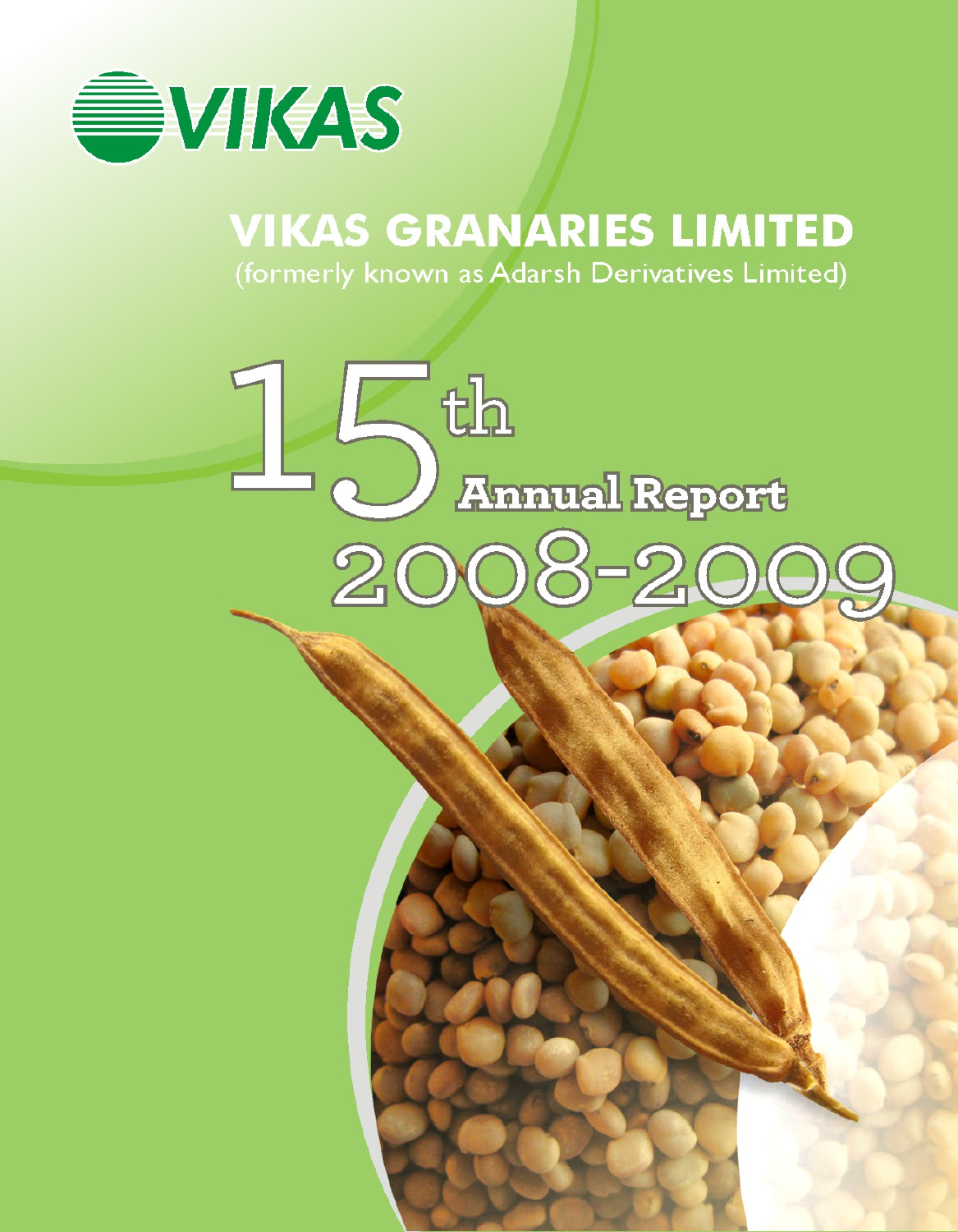

# **15th ANNUAL REPORT**  $2008 - 2009$

# **Board of Directors**

| Bimla Devi Jindal | Managing Director    |
|-------------------|----------------------|
| B.D.Agarwal       | Director             |
| Megh Raj Jindal   | Director             |
| Ravi Sharma       | Independent Director |
| Mahesh Batra      | Independent Director |
| Rakesh  indal     | Independent Director |

### **Company Secretary**

Shailesh Jain

# **AUDITORS**

S. Prakash Aggarwal & Co. Sri Ganganagar (Raj.) Pin. 335001

### **Bankers**

Axis Bank Ltd.

### Registered Office

Hisar Road, Siwani 127046 (Harayana)

## Plant

229, G.I.D.C. Industrial Estate, Chandisar - 385510. (B.K.) Gujarat

# **Contents**

| Letter from Chariman          |    |
|-------------------------------|----|
| Notice                        | 2  |
| Directors' Report             | 5  |
| Corporate Governance Report   | 7  |
| Auditors' Report              | 10 |
| Balance Sheet                 | 13 |
| Profit & Loss Account         | 4  |
| Schedule to Accounts          | 15 |
| <b>Cash Flow Statement</b>    | 23 |
| <b>Balance Sheet Abstract</b> | 24 |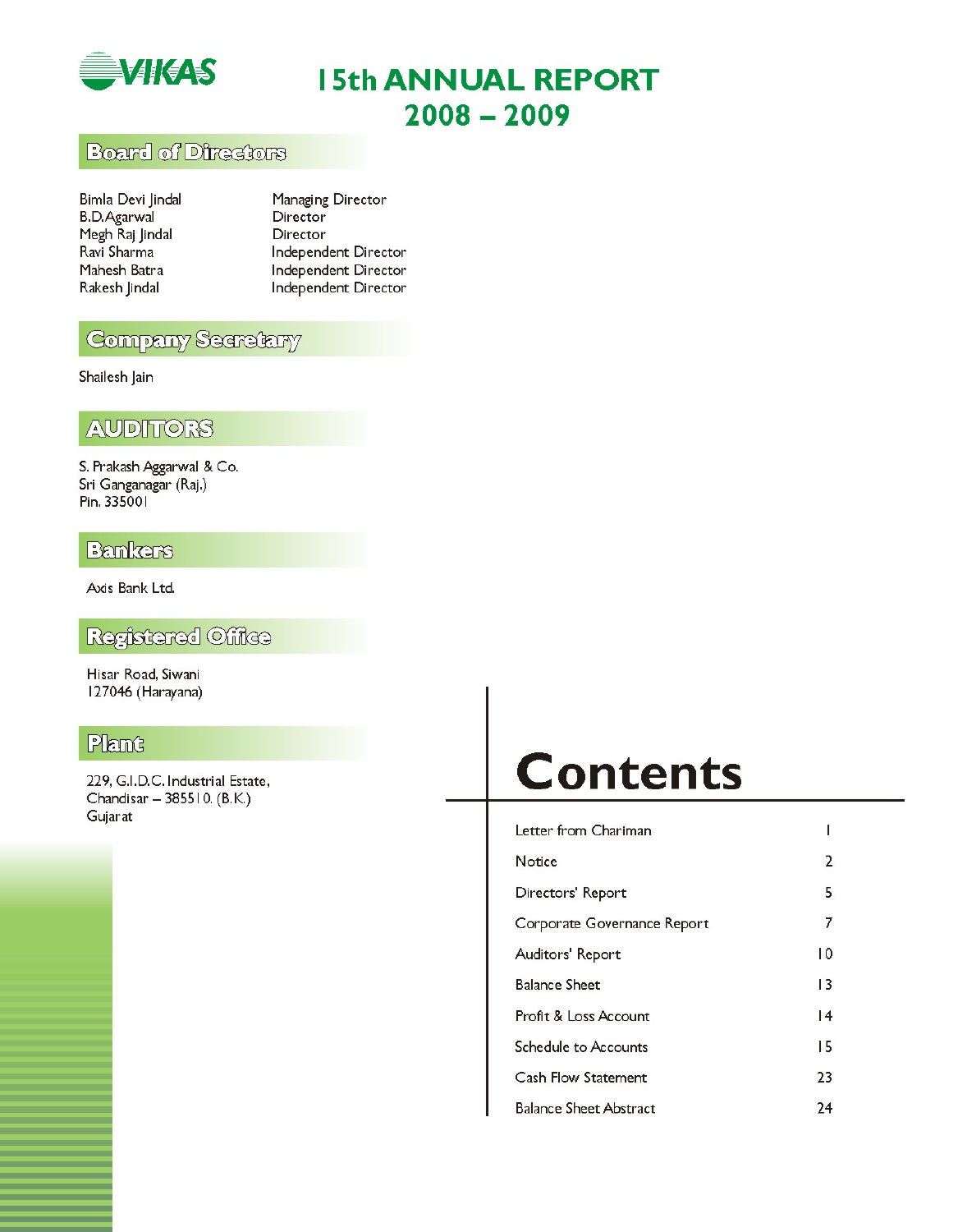

## **Letter From The Chairman**

#### Dear Shareholders,

I am happy to inform you that despite the economic meltdown, your company has reported excellent performance, i.e., nearly 115% growth in its volume of sales that stood at Rs. 35.66 Cr during the year under review as compared to that of Rs. 16.57 Cr in FY 2007-08. During the year under review, your company has achieved an all time high net profit of Rs. 6.70 Cr after tax.

#### **Performance**

The performance of your company for the year under review is quite satisfactory and seems to have beaten the global recession. It also proves that derivatized guar gum polymers export is on a robust growth trajectory. Guar gum polymers are extensively been used in the manufacture of personnel care items like shampoos, bar soaps, toothpaste, and other items alike.

#### **Outlook**

The global market for derivatized guar gum polymers used in the manufacture of personnel care items has experienced constant growth over the last few years. This is because of the fact that derivatized guar gum polymers are natural hydrocolloids that do not have any adverse effect on the health of human beings. In the international market, natural gums are preferred as compared to that of synthetic gums. Therefore, the demand of derivatized guar gum polymers are expected to increase gradually in the years ahead.

#### **Modernization and Expansion - An investment for future**

Despite soaring inputs prices, fluctuating market, and the world economy in a state of flux, your company remained focused on its modernization and expansion plans which after completion will add aggregating to 30000 TPA to its production capacity progressively. The modernization and expansion plans of your company, while emphasizing capacity expansion, also put maximum thrust on value addition and product mix improvement, technological upgradation, including modernization of existing assets and environment related projects. These investments will create competitive and sustainable businesses in the future enhancing long-term stakeholder value.

#### **Securing Raw Materials**

For manufacturing guar gum polymers used in the production of personnel care items, the principal raw material is guar gum splits. Company sources its raw materials from the open market from its approved suppliers. Despite poor monsoon, 2009 guar crop is adequate to meet out global demand. Therefore, supply of raw material is not expected to pose any problem.

#### **Market potential**

Market of derivatized guar gum polymers are on increase. These polymers are used in almost all the personnel care items like shampoos, conditioners, toothpaste, shaving cream and bar soaps. The demand of these items are increasing day by day with the increase of disposable income globally. Therefore, the demand of derivatized guar gum polymers in these segments is expected to increase many folds in the years ahead.

#### **Types of guar gum**

To talk about 'guar gum' as a single entity is misleading. There are many types of guar gum manufactured by employing chemical modification to give them an enormous range of application.

There are many different types of guar gum derivative that can be produced by chemical modification for altering chemical and physical properties to give the polysaccharide new applications. Your company is on the way to produce various chemically modified guar gum polymers to tap market potentials.

#### **Corporate Governance**

Your company is committed to conform to the highest standards of corporate governance by ensuring transparency, disclosures, and reporting as required under various laws, regulations and guidelines issued by the market regulatory authority.

#### **Acknowledgments**

Before I close, I would like to take this opportunity to thank all the shareholders of the company for their continued support and encouragement. I would also like to thank and acknowledge the immense contribution made by the employees of the company by offering their dedicated service.

Thank you ladies and gentlemen.

With warm regards,

| S/d               |
|-------------------|
| Bimla Jindal      |
| Managing Director |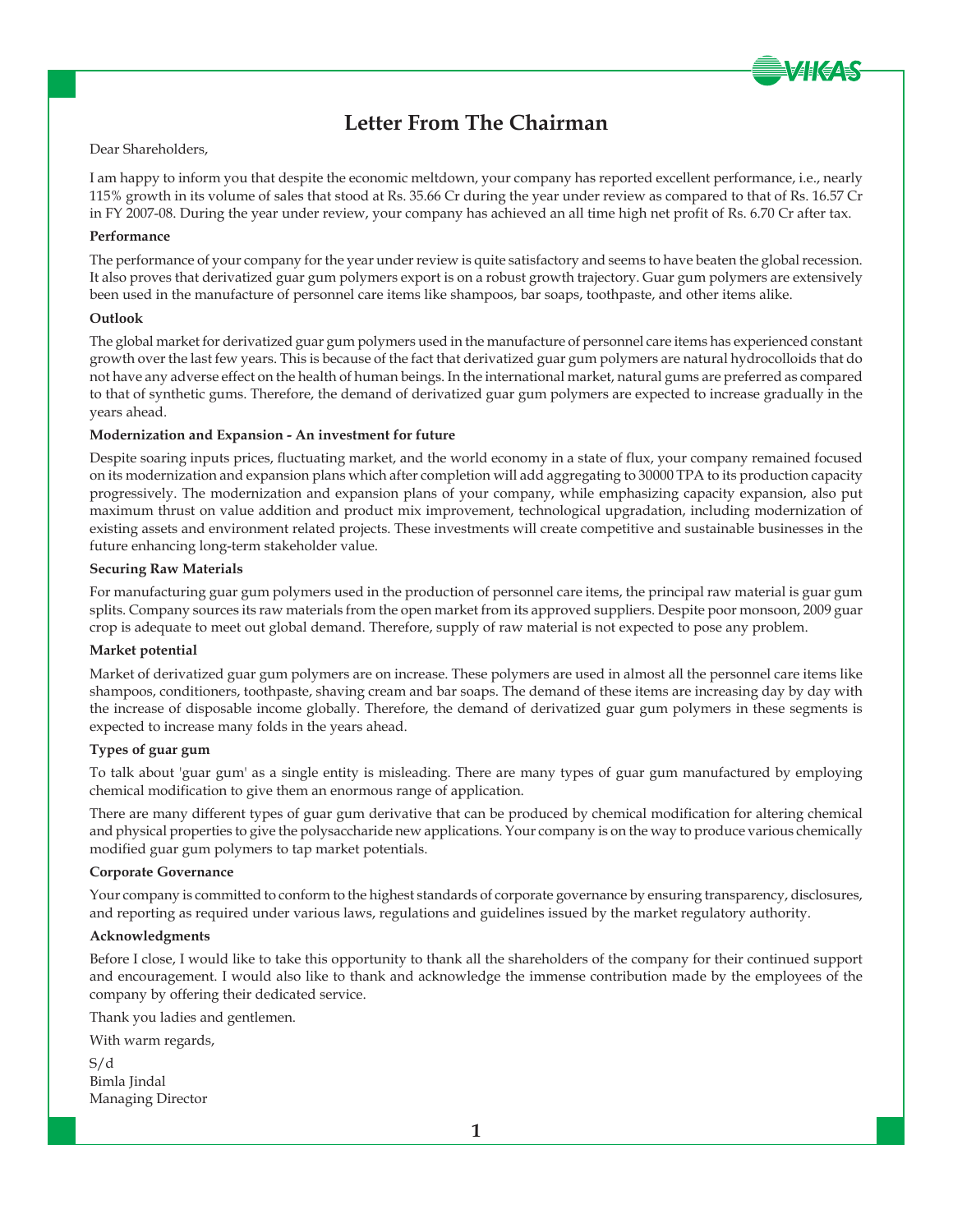

### **NOTICE TO SHAREHOLDERS**

NOTICE is hereby given that the 15th Annual General Meeting of the Shareholders of VIKAS GRANARIES LIMITED will be held at the registered office of the Company on Wednesday, the 30th September, 2009 at 01.00 p.m. to transact the following business:

#### **ORDINARY BUSINESS:**

- 1. To receive, consider and adopt the audited Balance Sheet as at 31st March 2009, Profit and Loss Account for the year ended on the date and reports of the Directors and Auditors thereon.
- 2. To appoint a Director in place of Sh. Megh Raj Jindal, who retires by rotation and being eligible offers himself for re-appointment.
- 3. To appoint a Director in place of Sh. Mahesh Batra, who retires by rotation and being eligible offers himself for re-appointment.
- 4. To appoint Auditors of the Company and to fix their remuneration.

#### **SPECIAL BUSINESS**

**5. To consider and if thought fit, to pass the following resolution, with or without modification(s), as an Ordinary Resolution:**

> "RESOLVED THAT pursuant to the provisions of section 94(1)(a) and other applicable provisions, if any, of the Companies Act, 1956, and pursuant to the provisions of the Articles of Association of the Company, the Authorised Share Capital of the company be and is hereby increased from Rs. 31,00,00,000 (Rupees Thirty One Crore) divided into 31000000 (Three Crore Ten Lacs) Equity shares of Re. 10/- (Rupees Ten) each to Rs. 60,00,00,000 (Rupees Sixty Crore) divided into 60000000 (Six Crore) Equity shares of Re. 10/- (Rupees Ten) each."

> RESOLVED FURTHER THAT the Board of Directors be and is hereby authorized to do all such acts, deeds and things including the filing of such forms and returns, as may be deemed necessary, to give effect to the above resolution."

#### **6. To consider and if thought fit, to pass the following resolution, with or without modification(s), as an Ordinary Resolution:**

**"RESOLVED that** pursuant to Section 16 and other applicable provisions, if any, of the Companies Act, 1956, the existing Clause V of the Memorandum of Association of the Company dealing with Capital Clause be and is hereby amended by substituting therefor the following clause:

**Clause V**

The Authorised Share Capital of the Company is Rs. 60,00,00,000 (Rupees Sixty Crore) divided into 60000000 (Six Crore) Equity shares of Re. 10/- (Rupees Ten) each.

**7. To consider, and if thought fit, to pass, with or without modifications, the following resolution as a Special Resolution :-**

> "RESOLVED that pursuant to the provisions of Section 31 and other applicable provisions, if any, of the Companies Act, 1956, the Articles of Association of the company be and are hereby amended in the following manner:

> The existing Article No. 3 of the Articles of Association of the Company dealing with Authorised Share Capital be and is hereby amended by substituting therefor the following Article:

#### **Article No. 3**

The Authorised Share Capital of the Company is Rs. 60,00,00,000 (Rupees Sixty Crore) divided into 60000000 (Six Crore) Equity shares of Re. 10/- (Rupees Ten) each with power to sub-divide, consolidate and increase and with power from time to time, to issue any shares of the original capital with and subject to any preferential, qualified or special rights, privileges or conditions as may be, thought fit, and upon the sub-division of shares to apportion the right to participate in profits, in any manner as between the shares resulting from subdivision.

#### **8. To consider and if thought fit, to pass, with or without modification(s), the following resolution as Special resolution:**

**Resolved that** pursuant to the provisions of Section 81(1) and 81(1A) of the Companies Act, 1956 and other applicable provisions (including any amendment(s) to or re-enactment(s) thereof), provisions of the Memorandum and Articles of Association of the Company, rules, regulations and guidelines of the Securities and Exchange Board of India ("SEBI"), and other applicable provisions, if any, and in accordance with and subject to requisite approvals, consents, permissions and sanctions, if any, from Government of India, SEBI, the stock exchanges, the Reserve Bank of India, Institutions or bodies under any applicable laws and rules and terms, conditions and modifications as may be prescribed by the respective statutory, governmental and other authorities and departments while granting such approvals, sanctions, consents and permissions, and which may be agreed to the Board of Directors of the Company (hereinafter referred to as "the Board" which expression shall be deemed to include any Committee(s) constituted / to be constituted by the Board) consent of the members be and is hereby accorded to create, issue, offer and allot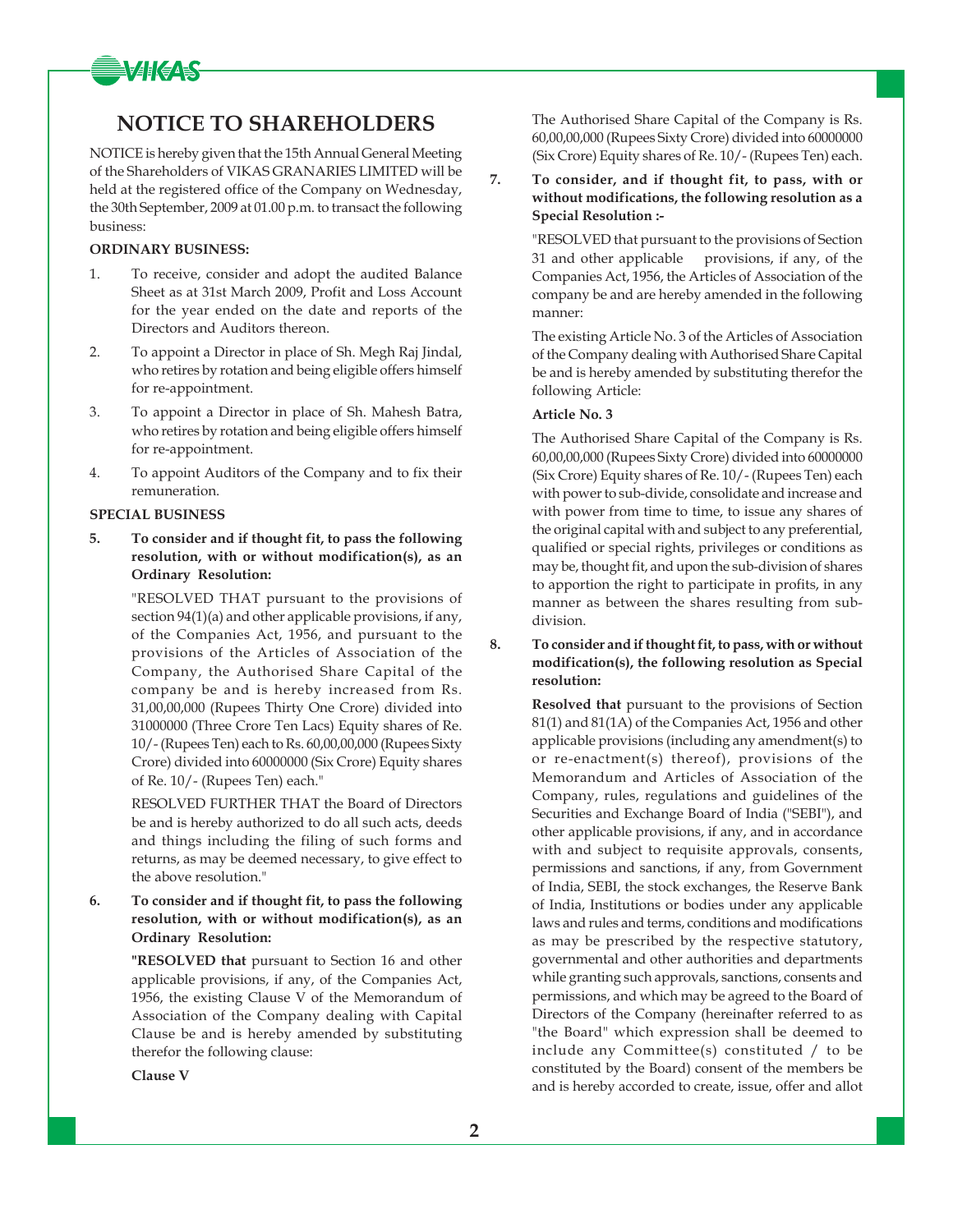

equity shares / Convertible instruments, whether optionally or otherwise, with or without detachable warrants (herein after called as "securities") up to an aggregate amount of the Rs. 150 crores (Rupees One Hundres Fifty Crores), for cash, at such premium as may be determined by the Board through public issue and / or rights issue and /or Qualified Institutional Placement or a combination thereof at such time or times and at such price whether at premium or discount to market price and on such terms and conditions including rate of interest, etc. as may be decided by the Board of Directors at the time of the issue or allotment considering the prevailing market conditions and any other relevant factors wherever necessary in consultation with the Merchant Bankers.

**Resolved further that** the Board of Directors of the Company be and is hereby authorized in its discretion to accept such conditions and modifications as may be prescribed by SEBI or RBI or any other authority while according consent or sanction to the proposed issue of the said equity shares including variation, if any, in the proposed amount of premium and take such consequential action thereon, including the authority to revise / adjust the value / quantum of equity shares reserved for any category or any portion thereof in such manner as may be beneficial to the Company in the event of such variation being considered expedient.

**Resolved further that** the new equity shares arising out of the proposed issue shall be subject to the Memorandum and Articles of Association of the Company and shall rank pari-passu in all respects with the existing Equity Shares of the Company.

**Resolved further that** the Board be and is hereby authorised to settle all questions, difficulties or doubts that may arise in regard to the issue, offer or allotment of the equity shares and the utilisation of the issue proceeds as it may deem fit and to appoint market intermediaries including Merchant Bankers as the Board may suo moto decide in its absolute discretion in the best interests of the Company without being required to seek any further consent or approval of the members.

**Resolved further that** the Board may constitute a Committee of Directors, of which Shri B D Agarwal shall be the Chairman, which may be delegated any or all of the powers herein conferred on the Board, to give effect to this resolution."

By Order of the Board

Sd/-

|  | Date: 24.08.2009      | <b>Bimla Devi Jindal</b> |
|--|-----------------------|--------------------------|
|  | Place: Sri Ganganagar | Managing Director        |

#### **NOTES:**

- i A MEMBER ENTITLED TO ATTEND AND VOTE IS ENTITLED TO APPOINT A PROXY TO ATTEND AND VOTE INSTEAD OF HIMSELF/ HERSELF AND SUCH PROXY NEED NOT BE A MEMBER OF THE COMPANY. A PROXY MAY BE SENT IN THE FORM ENCLOSED AND IN ORDER TO BE EFFECTIVE MUST REACH THE REGISTERED OFFICE OF THE COMPANY ATLEAST 48 HOURS BEFORE THE MEETING.
- ii The Directors' Report, Auditors' Report, Audited Balance Sheet as at 31st March 2009 and the Profit and Loss Account for the year ended on that date and Cash flow Statement are enclosed.
- iii Members are requested to notify change in their address, if any, quoting their Folio number.
- iv The Register of Members and Share Transfer Books in respect of the equity shares of the Company shall remain closed from 17th September 2009 to 25th September 2009 (both days inclusive.)
- v Members who have multiple accounts in identical names or joint accounts in same order are requested to sent all their relevant share certificate (s) at the Registered Office of the Company for consolidation of all such shareholdings into one account to facilitate better services.
- vi Members are requested to bring the copy of their Annual Report and the Attendance slip at the Annual General Meeting.
- vii Members desirous of obtaining any information concerning the accounts and operation of the Company are requested to address their questions to the Company so as to reach atleast seven days before the date of the meeting, so that the information required may be made available at the meeting, to the best extent possible.
- viii Under Section 205A read with Section 205C of the Companies Act, 1956, the Amount of dividend remaining unpaid or unclaimed for a period of seven years from the due date for payment is required to be transferred to the Investor Education and Protection Fund of the Central Government.

#### **EXPLANATORY STATEMENT UNDER SECTION 173(2) OF THE COMPANIES ACT, 1956**

#### **ITEM NOS. 5, 6 & 7**

Presently the Authorised Share Capital of the Company is Rs. 310000000 (Rupees Thirty One Crores) divided into 31000000 (Three Crore Ten Lacs) Equity Shares of Re. 10/- (Rupees Ten) each. The Company is proposing to raise additional resources to meet the business needs of the Company. In order to facilitate the issue of equity shares (by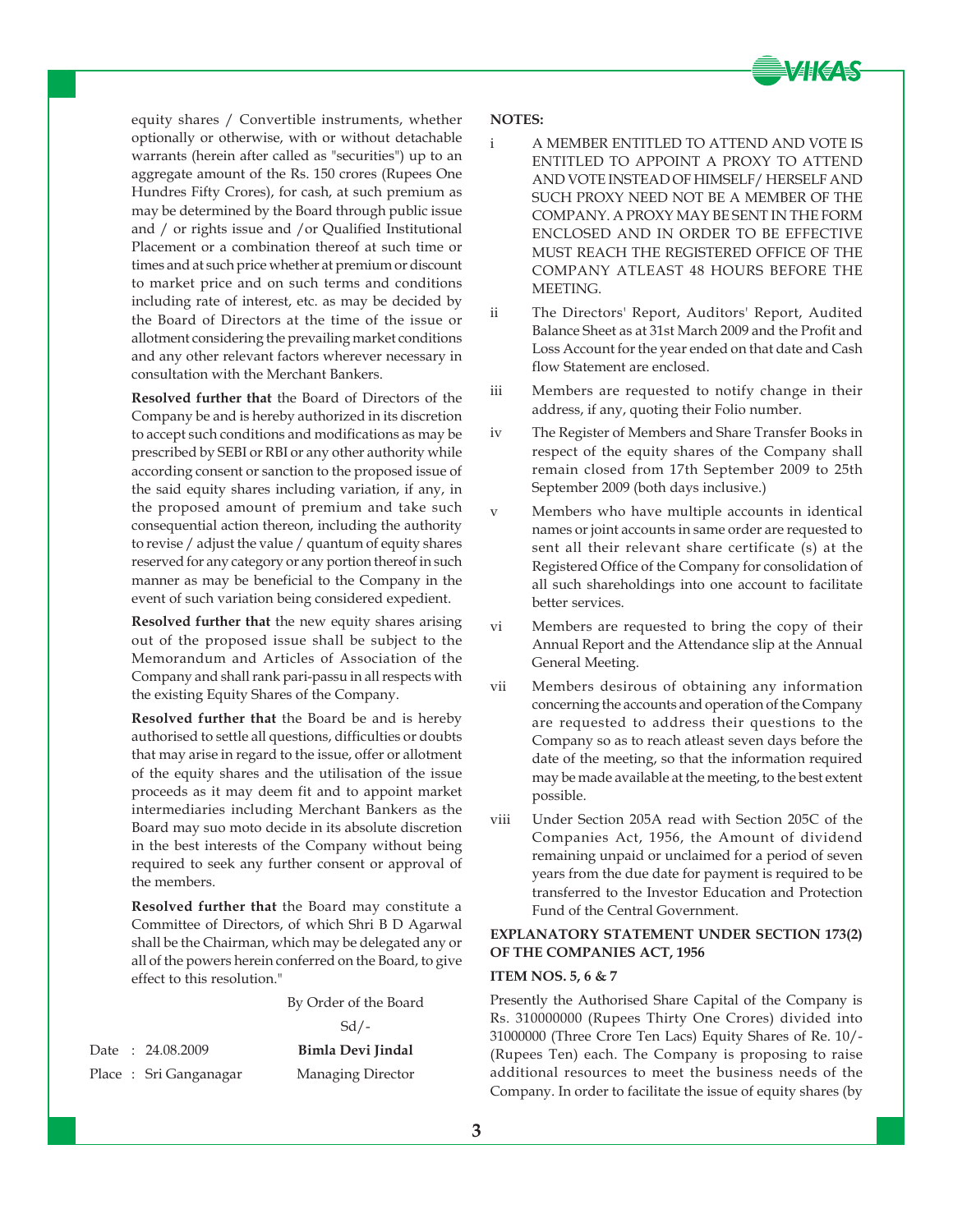

way of private placement on preferential basis or any other wise) it is proposed to increase the Authorised Share Capital to Rs. 60,00,00,000 (Rupees Sixty Crore) divided into 60000000 (Six Crore) Equity shares of Re. 10/- (Rupees Ten) each.

The proposed change in the Authorised Share capital of the Company requires approval of the members in general meeting. Consequently upon the change in the Authorised Share Capital of the Company, its Memorandum and Articles of Association will require alteration so as to reflect the changed Authorised Share Capital which also requires approval of the members in general meeting.

Hence the Board of Directors recommends the resolutions at item no. 5 and 6 as ordinary resolutions and at item no. 7 as a special resolution for your approval.

None of the directors is concerned or interested in the said resolutions

#### **ITEM NOS. 8**

To meet with the growing demand of the products internationally, the Company plans to undertake modernization and expansion of its existing business operations. The estimated total cost for modernization of the existing manufacturing unit and the proposed expansion is Rs. 150 cr.

The Company is exploring various options for raising finances to meet its capital requirements and to further consolidate the financial structure and augment long term financial resources. For this purpose, the Company plans to raise funds through public offer, rights issue or qualified institutional placement, without limiting its option to raise money from more than one such source.

The Board further plans to raise funds by issuing equity shares, instruments convertible into equity or warrants. In this regard, it is proposed to empower the Board to decide on the options and ways for raising funds and to determine the price for issuance of such securities. The authority of the members is also required to empower the Board to raise such funds in multiple trenches, as the Board may deem fit.

Your Directors recommend the resolution for your approval as special resolution.

None of the Directors of the Company is interested in the resolution except to the extent of their existing shareholding of the Company.

By Order of the Board

 $Sd$  /-Date : 24.08.2009 **Bimla Devi Jindal** Place: Sri Ganganagar Managing Director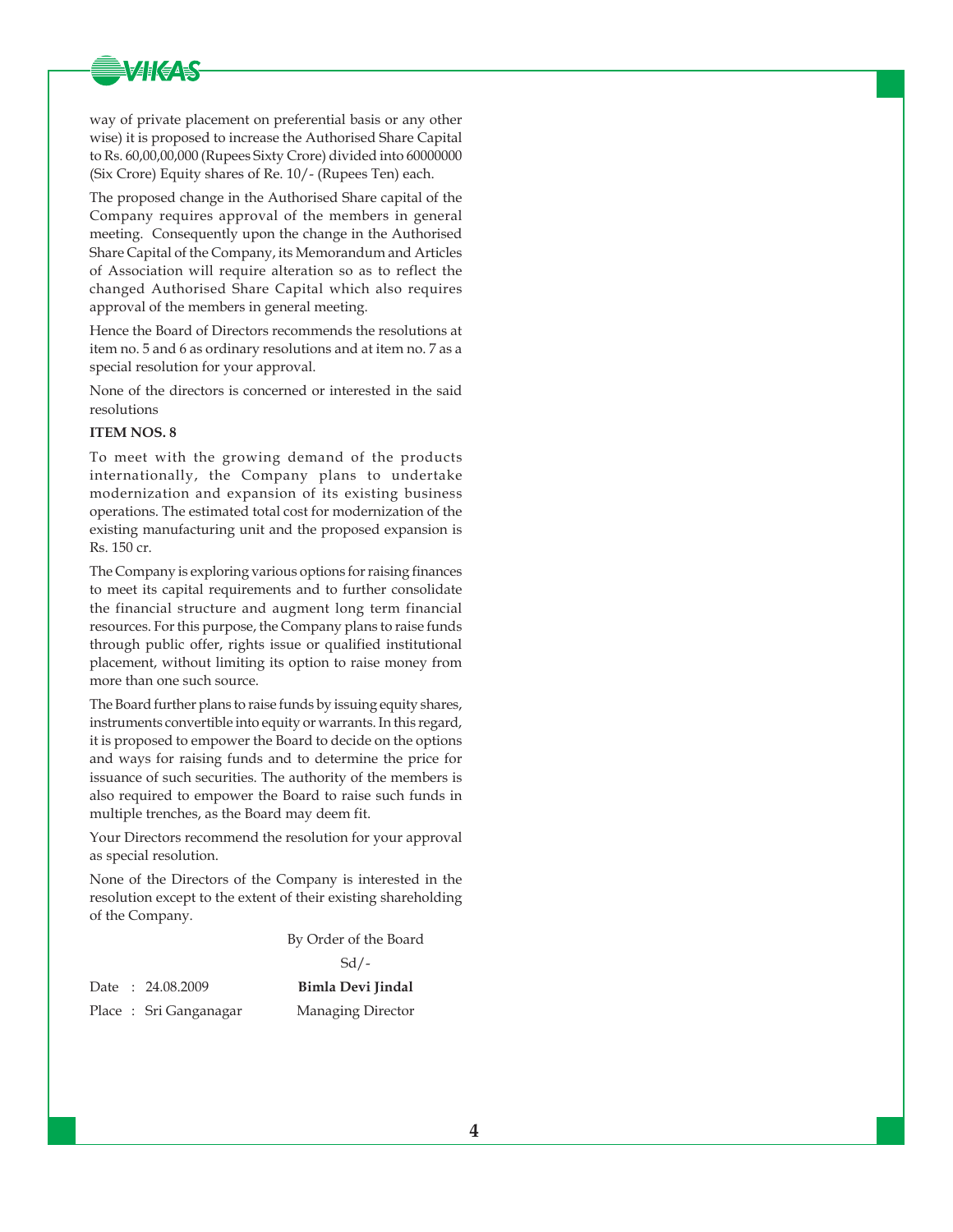

Dear Shareholders,

Your Directors are presenting the 15th Annual Report along with the audited statement of accounts for the year ended on 31st March 2009, of your company.

#### **FINANCIAL RESULTS:**

(Rs. In Millions)

|                | <b>Items</b>                                                  | Year Ended<br>31.03.2009 | <b>Year Ended</b><br>31.03.2008 |
|----------------|---------------------------------------------------------------|--------------------------|---------------------------------|
| $\mathbf{1}$ . | Net Sales                                                     | 356.63                   | 165.73                          |
| 2.             | Other Income                                                  | 0.02                     | 0.51                            |
| 3.             | Total Expenditure                                             | 251.33                   | 137.38                          |
| 4.             | <b>Interest</b>                                               | 2.45                     | 0.56                            |
| 5.             | Gross Profit/(loss) after<br>Interest But before depreciation | 102.87                   | 28.30                           |
| 6.             | Depreciation                                                  | 3.99                     | 3.00                            |
| 7.             | Net profit/(loss) before tax                                  | 98.88                    | 25.30                           |
| 8.             | Tax expenses                                                  | 31.90                    | 1.07                            |
| 9.             | Net profit/(loss) after tax                                   | 66.98                    | 24.23                           |

#### **OPERATION**

During the current year under review your company has achieved a total turnover of Rs.356.63 million as Compare to that of Rs. 165.73 million in the previous year. During the year under review the company have a net profit Rs. 66.98 million as compare to net profit of Rs. 24.23 million in Previous Year. Therefore, our profit for the current year grew by 176.43 % over the previous year.

#### **DIVIDEND**

The profit of the year used for expansion and modernization so, your Board does not recommend any dividend for the year ended on 31st March, 2009.

#### **DEPOSITS**

The company has not accepted any deposits. Therefore, the provisions of section 58A of the Companies Act, 1956 are not applicable.

#### **DIRECTORS**

Mr. Megh Raj Jindal and Mr. Mahesh Batra, who retire by rotation in accordance with the provisions of the companies Act, 1956, and being eligible, offer themselves for reappointment.

#### **AUDITORS**

Your Auditors' report being self explanatory, and therefore does not call for any further comments or explanations by the Board of directors.

M/s. S.Prakash Aggarwal & Co., Sriganganagar, Statutory Auditors of the Company, retires at the forthcoming Annual General Meeting and being eligible, offer themselves for reappointment. A certificate from the auditors to the effect that their re-appointment, if made, will be within the limits prescribed under Section 224 (1B) of the Companies Act, 1956, has been received.

VAIGAS

#### **PREFERENTIAL ALLOTMENT**

Company has allotted 1,21,50,000 equity shares having Fv of Rs. 10/- each at a premium of Rs. 11.00 per share i.e. at an aggregate price of Rs. 21.00 per share to promoters and nonpromoters on 15th September, 2008 as approved in the AGM dated 12th August, 2008. The proceeds so received were utilized for implementing the planned projects. These shares are listed on Bombay Stock Exchange Limited.

#### **CONSERVATION OF ENERGY**

The information on Conservation of Energy required under Section 217(I)(e) of the Companies Act, 1956 read with Rule 2 of the Companies (Disclosure of Particulars in the Report of Board of Directors) Rules, 1988 is provided in page 6 of the annual report.

#### **FOREIGN EXCHANGE EARNING AND OUTGOINGS**

There is no foreign exchange earnings and outgoings during the year.

#### **DIRECTOR'S RESPONSIBILITY STATEMENT**

Your directors state that the audited accounts containing financial statement for 2008-09 are in full conformity with the requirements of the Companies Act and are audited by its statutory auditors. Your directors further state that: -

- a. In the preparation of the annual accounts, the applicable accounting standards have been followed:
- b. The appropriate accounting policies have been selected and applied consistently and judgements and estimates that are reasonable and prudent have been made so as to give a true and fair view of the state of affairs of the company as at March 31, 2009.
- c The proper and sufficient care has been taken for the maintenance of adequate accounting records in accordance with the provisions of the Companies Act.1956, for safeguarding the assets of the Company and for preventing and detecting fraud and other irregularities: and
- d the annual accounts have been prepared on a going concern basis.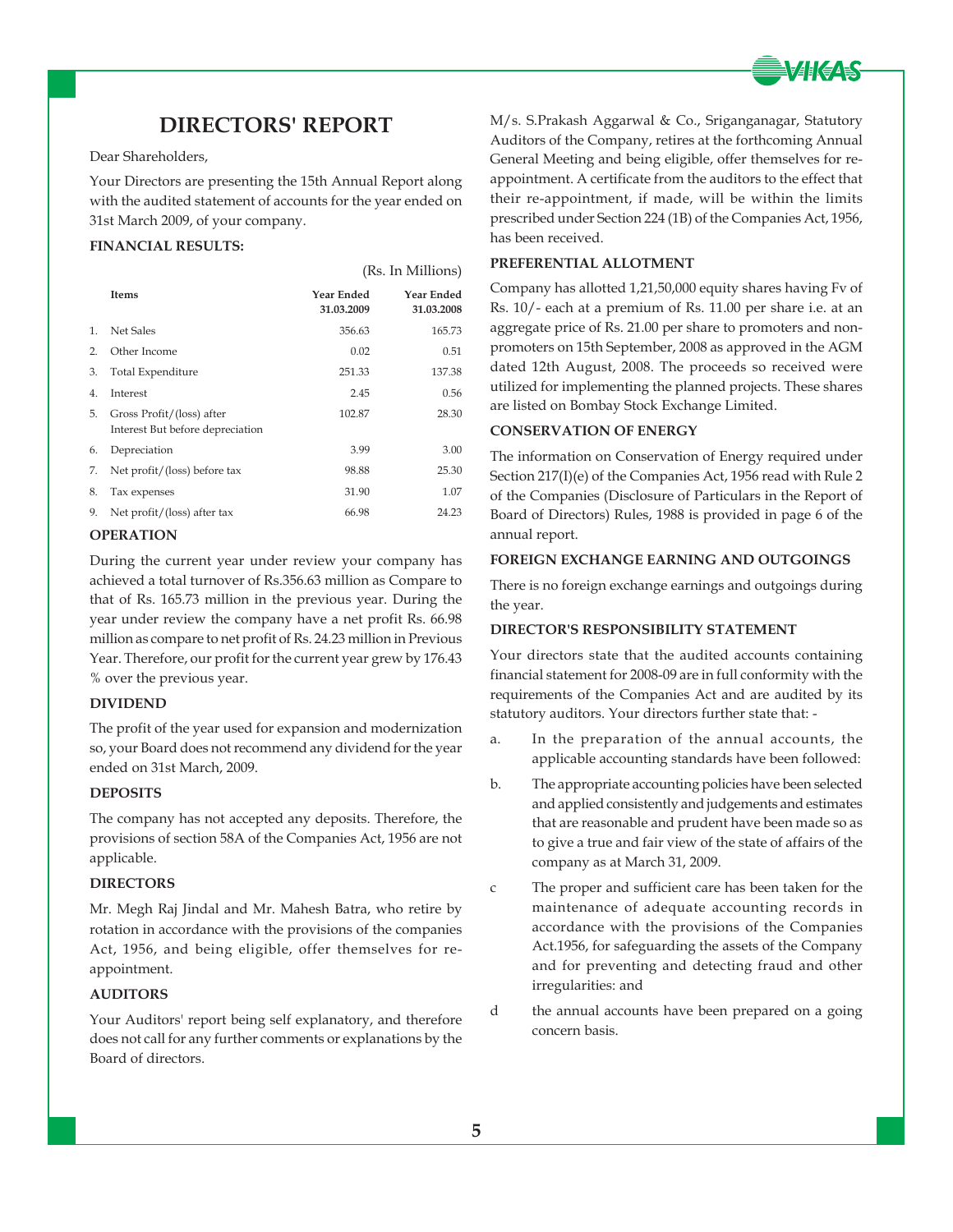

#### **INDUSTRIAL RELATIONS**

The relations with employees at all levels have been cordial throughout the year. The Company has no employee drawing remuneration above the limit mentioned 217(2A) of the Companies Act, 1956 and accordingly no statement is annexed.

#### **CORPORATE GOVERNANCE**

As per clause 49 of the Listing Agreement with the Stock Exchanges, a separate section on Corporate Governance together with a certificate from the Company's Auditors confirming compliance thereto is set out in the Annexure forming part of this report.

Your management has taken appropriate steps to ensure that all mandatory provisions of Corporate Governance as prescribed under the amended listing Agreement with the Stock Exchanges are complied with.

#### **APPRECIATION**

Your Board appreciates the commitment and contribution made by all its employees and support given by its shareholders, distributors, suppliers, bankers and all other business associates during the year.

Your involvement as shareholders is greatly valued. Your Directors look forward to your continuing support.

By Order of the Board

Sd/-

Date : 24.08.2009 **Bimla Devi Jindal** Place: Sri Ganganagar Managing Director

## **ANNEXURE TO THE DIRECTORS' REPORT**

#### **TECHNOLOGY ABSORPTION AND RESEARCH AND DEVELOPMENT**

Company's own in house development and analytical lab continuosly works on upgradation and modification of the present products to meet the requirements of the international market. Apart from this, no new technology was absorbed or adopted by the company during the year.

#### **A. Conservation of Energy:-**

As a part of ongoing energy saving programme your company has engaged an efficient team to examine the possibility of energy conservation at all operation levels, especially on higher load machines. Sincere efforts are being made to improve the power factor and reduce the overall energy consumption.

The company has taken the following steps towards energy conservation:-

- (1) Frequent checking of the capacitors.
- (2) Replacement of high power factor electric motors.
- (3) Timely greasing of the bearings of all the heavy machines.
- (4) Installation of servo stabilizer to boost the voltage.

By Order of the Board Sd/-

|  | Date: 24.08.2009       | Bimla Devi Jindal |
|--|------------------------|-------------------|
|  | Place : Sri Ganganagar | Managing Director |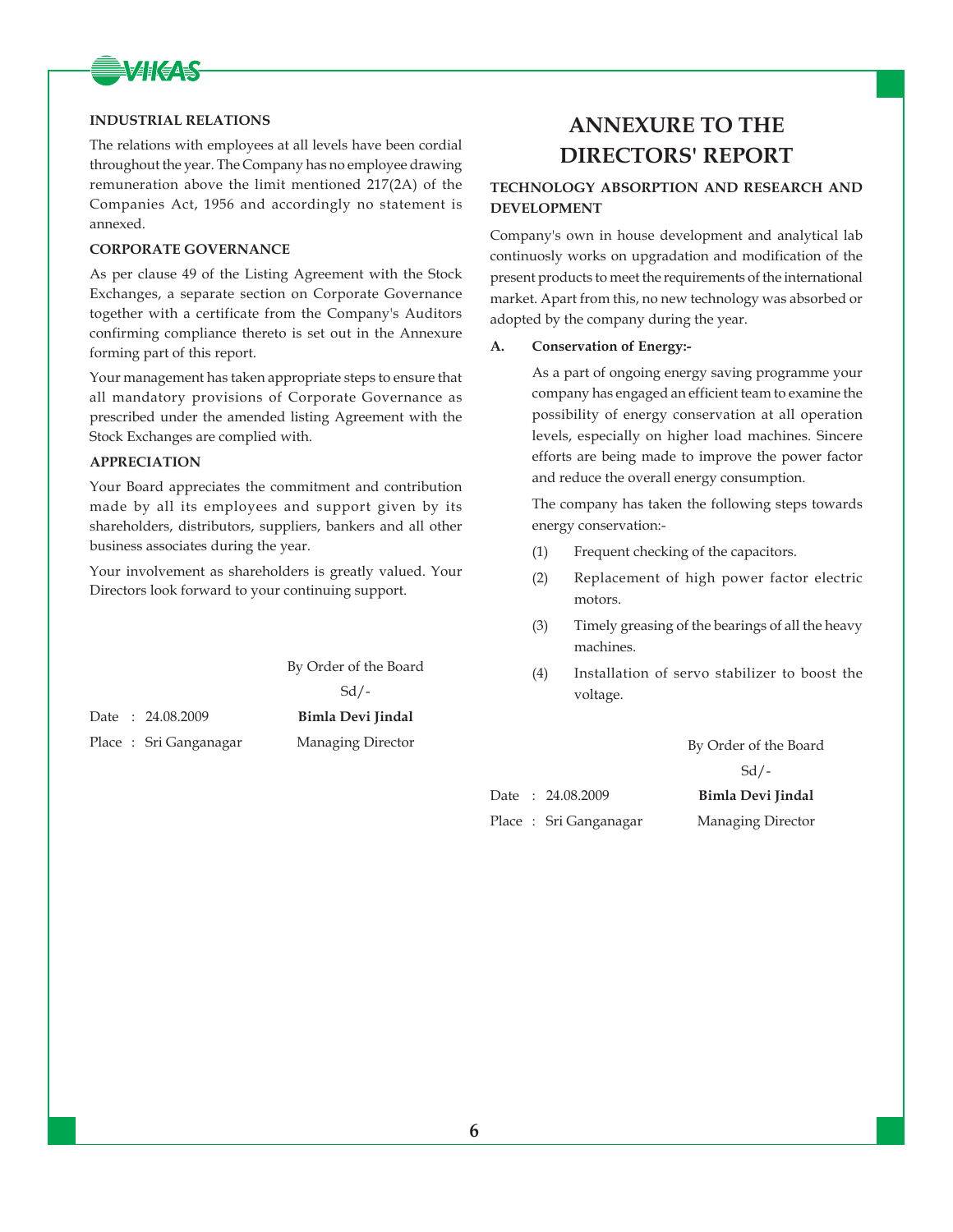

### **CORPORATE GOVERNANCE**

#### **Company's philosophy on code of Corporate Governance**

The Company's Philosophy on Code of Corporate Governance as adopted by the company is as under:

- Ensure that the quantity, quality and frequency of financial and managerial information, which management shares with the Board, fully places the board members in control of the company affairs;
- ensure that the Board exercise its fiduciary responsibilities towards shareholders and creditors, thereby ensuring high accountability;
- ensure that decision-making is transparent and documentary evidence is traceable through the minutes of the meetings of the Board/Committee thereof;
- the board, the employees and all concerned are fully committed towards maximizing long-term value to the shareholders and the company;
- ensure that the core values of the company are protected, and;
- ensure that the company upgrades itself from time to time to be at par with any other world class company in Guar Gum Polymers (GGP) Sector.
- **1. Board of Directors: -**
- a. Composition

As on the year ended 31st March 2009, the Board of Director consists of 6 members including 3 independent directors.

b. Attendance of each director upto 31st March, 2009 at the Board meetings and at last Annual General Meeting:

| Name of the Director   | Category                    | <b>Attendance Particulars</b> |          |  |
|------------------------|-----------------------------|-------------------------------|----------|--|
|                        |                             | <b>Board meetings</b>         | Last AGM |  |
| Mrs. Bimla Devi Jindal | <b>Managing Director</b>    | 11                            | Yes      |  |
| Mr.B.D.Agarwal         | Director                    | 10                            | Yes      |  |
| Mr. Megh Raj Jindal    | Director                    | 8                             | Yes      |  |
| Mr. Ravi Sharma        | <b>Independent Director</b> |                               | Yes      |  |
| Mr. Mahesh Batra       | <b>Independent Director</b> |                               | No       |  |
| Mr. Rakesh Jindal      | <b>Independent Director</b> |                               | No       |  |

- c. None of the directors of the company holds membership of more then 10 board committees or hold chairmanship of more then 5 board committees.
- d. The company has held 12 Board Meetings during the year. The meetings were held on 29.06.2008, 12.07.2008, 21.07.2008, 31.07.2008, 15.09.2008, 29.09.2008, 03.10.2008, 22.10.2008, 30.12.2008, 30.01.2009, 17.02.2009 and 31.03.2009.
- e. No payments were made during the year to Non Executive Directors towards sitting fees.
- **2. Share transfer and Investors Grievance Committee:**

The Company has re-constituted the Share transfer and Investors grievance committee comprising of Shri Mahesh Batra, Smt. Bimla Devi Jindal & Ravi Sharma.

- (a) Name of the Non-Executive Director heading the Committee: Sh. Mahesh Batra
- (b) Name and Designation of Compliance officer: Sh. Shailesh Jain (Company Secretary)

3. The company's shares are traded in dematrialised form at all Stock Exchanges where it is listed. To expedite the transfer in physical mode, share transfer committee has been delegated with necessary powers.

#### **4. Audit Committee :-**

The Audit committee comprises of three directors viz. Sh. Ravi Sharma, Mahesh Batra and Smt. Bimla Devi Jindal.

The constitution of Audit committee also meets with the requirements under Section 292 A of the companies Act, 1956.

The terms of reference stipulated by the Board to the Audit committee are, as contained under Clause 49 of the listing Agreement, as follows:

- (a) To investigate any activity within its terms of reference.
- (b) To seek information from any employee.
- (c ) To obtain outside legal or other professional advice.
- (d) To secure attendance of outsiders with relevant expertise, if it considers necessary.
- (e) Oversight of the company's financial reporting process and the disclosure of its financial information to ensure that the financial statement is correct, sufficient and credible.
- (f) Recommending the appointment and removal of external auditor and fixation of audit fee.
- (g) Reviewing with management the annual financial statements before submission to the Board, focusing primarily on:
	- 1. Any change in accounting policies and practices.
	- 2. Major accounting entries based on exercise of prudence judgment by Management.

During the year, the Committee has met four times. The meetings were held on 28th June 2008, 30th July 2008, 21st October 2008 and 29th January 2009. All the committee members were present at all the meetings.

#### **5. Remuneration Committee**

The Remuneration of the directors is decided by the board of directors subject to the shareholders' approval, therefore the company has not constituted remuneration committee.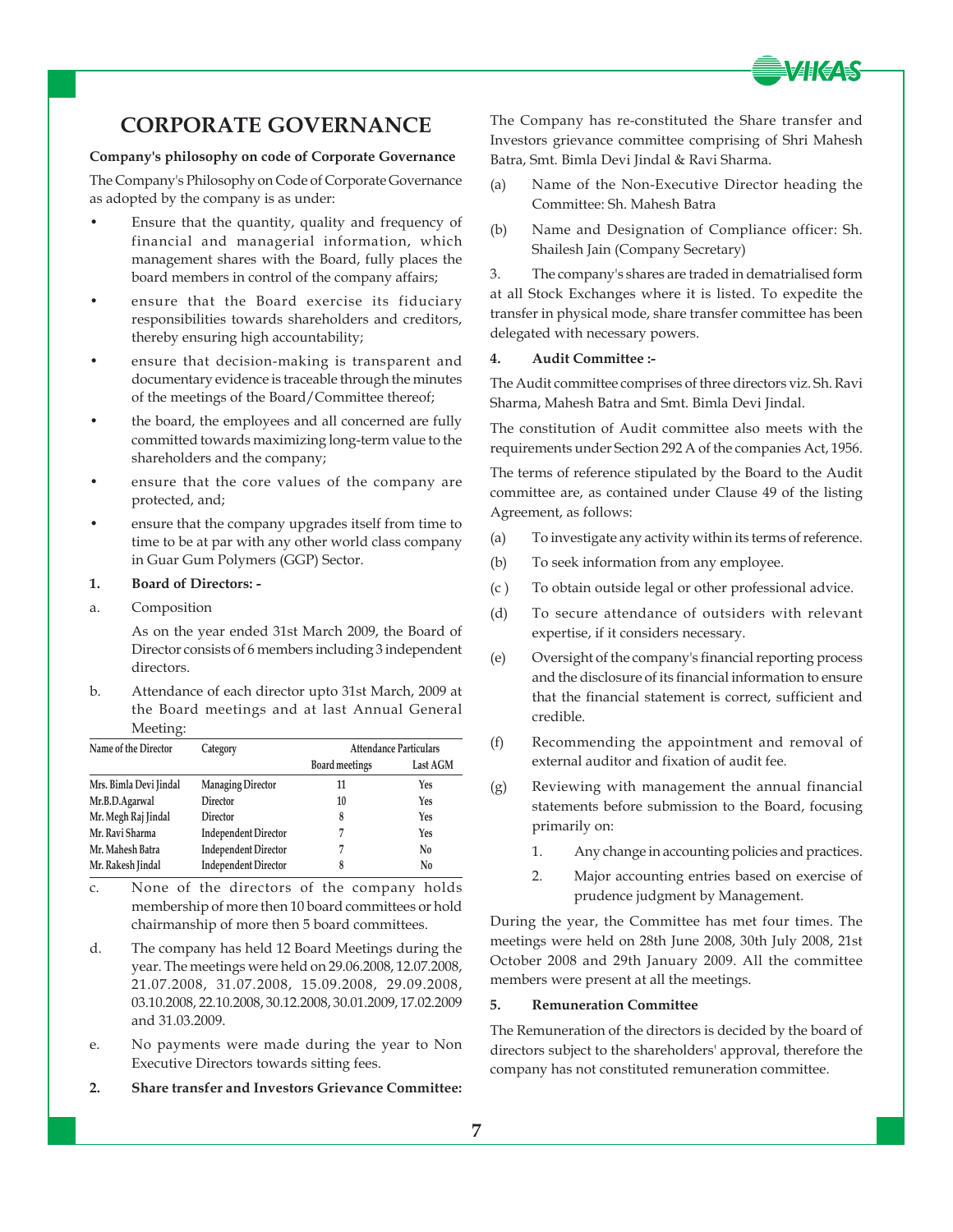

The remuneration given to Managing Director and Executive director in the f.y.2008-09 is as under:

| Name                   | Designation              | <b>Total Remuneration</b> |
|------------------------|--------------------------|---------------------------|
| Mrs. Bimla Devi Jindal | <b>Managing Director</b> | NIL                       |

#### **6. General Body Meetings**

The last three Annual General Meetings of the company were held as under:

| Year | Location                     | <b>Date</b>      | Time       |
|------|------------------------------|------------------|------------|
|      | 2005-2006 Hisar Road, Siwani | 28th Sept., 2006 | 10.00 a.m  |
|      | 2006-2007 Hisar Road, Siwani | 27th Sept., 2007 | 10.00 a.m. |
|      | 2007-2008 Hisar Road, Siwani | 12th Aug., 2008  | 10.00 a.m. |

#### **7. Means of Communication**

- (a) Half-Yearly results: As the results of the company are published in the Newspapers.
- (b) Quarterly results: Quarterly results are published in Western Times, English and Gujarati edition and Financial Express.
- (c) Website: www. Adarshderivatives.com
- (d) Shareholder's information section forms part of the Annual Report.
- (e) There is no separate annexure in addition to Directors' report on Management's discussion and Analysis except incorporated in the Directors report itself.

8. No banker or Financial Institutions have direct or indirect role in appointment of the Directors of the Company.

#### **9. Disclosures**

- (a) Disclosures on materially significant related party transactions i.e. transactions of the company of material nature, with its promoters, the directors or the management, their subsidiaries or relatives, etc. that may have potential conflict with the interests of the company at large.- None
- (b) Details of non-compliance by the Company, penalties, strictures imposed on the Company by Stock Exchanges or SEBI, on any matter related to capital markets, during the last three years: - None

10. A separated section on Corporate Governance forms part of the Annual Report and a Certificate from Statutory Auditors confirming the compliance of the conditions, forms the part of this report.

#### **11. General Share holders' Information**

These information's are furnished herein below: -

1. Annual General Meeting

Date And Time : 30th September, 2009 at 01.00 p.m

|    | Venue                                                      | (Harayana)     | : Hisar Road, Siwani                                                                             |  |
|----|------------------------------------------------------------|----------------|--------------------------------------------------------------------------------------------------|--|
| 2. | Book closure date                                          | Sept., 2009    | : 17th Sept., 2008 to 25th                                                                       |  |
| 3. | Dividend payment date: N.A.                                |                |                                                                                                  |  |
| 4. | Registered Office                                          | (Harayana)     | : Hisar Road, Siwani                                                                             |  |
| 5. | a. Equity shares Listed<br>on stock Exchanges at           | (code No. 767) | : 1. The Stock Exchange,<br>Mumbai, (code No.31518)<br>: 2. The Jaipur Stock<br>Exchange, Jaipur |  |
|    | b. Demat ISIN Numbers : - ISIN 767B01014<br>in NSDL & CDSL |                |                                                                                                  |  |

6. Stock Market Rate on BSE (in Rs. / per Share):

|      | Apr.<br>08 | 08 | May June July Aug Sept Oct Nov Dec Jan Feb<br>08 | 08 | 08 | 08 | 08 | 08 | 08        | 09 | 09                                                                          | Mar  <br>09 |
|------|------------|----|--------------------------------------------------|----|----|----|----|----|-----------|----|-----------------------------------------------------------------------------|-------------|
| High |            |    |                                                  |    |    |    |    |    |           |    | 17.80  17.15  15.87  15.00  19.24  19.85  15.75  11.99  11.35  12.00  10.30 | 9.50        |
| Low  |            |    | 14.70 12.35 9.95 11.45 13.00 15.10 8.85 8.11     |    |    |    |    |    | 8.90 8.62 |    | 8.05                                                                        | 6.53        |

<sup>7.</sup> Registrar and Transfer Agents

Pinnacle Share Registry Pvt. Limited.

Near Ashok Mill, Naroda Road Ahmedabad-25

8. Distribution of shareholding Pattern as on 31st March 2009

| No. of equity<br>shares held | No. of folios | $\frac{0}{0}$ | No. of Shares | $\frac{0}{0}$ |
|------------------------------|---------------|---------------|---------------|---------------|
| Upto 500                     | 4541          | 78.43         | 871977        | 4.81          |
| 501-1000                     | 559           | 9.65          | 476213        | 2.63          |
| 1001-2000                    | 321           | 5.54          | 512543        | 2.83          |
| 2001-3000                    | 119           | 2.06          | 307765        | 1.70          |
| 3001-4000                    | 41            | 0.71          | 146135        | 0.81          |
| 4001-5000                    | 67            | 1.16          | 319315        | 1.76          |
| 5001-10000                   | 61            | 1.05          | 445927        | 2.46          |
| 10001 and above              | 81            | 1.40          | 15037625      | 83.00         |
| Total                        | 5790          | 100.00        | 1,81,17,500   | 100.00        |

- 9. Dematerialisation of Share : Approximately 95.00% of the equity shares have been dematerialized upto 30th June 2009.
- 10. Outstanding GDRs/ ADRs/ Warrants or any convertible: The company has not issued any GDRs/ ADRs/Warrants instruments, conversion date and likely impact on equity of any convertible instrument.
- 11. Buy Back of shares : The Company has no plan to buyback its equity shares.
- 12. Plant location : 229, G.I.D.C., Chandisar ( B.K.) 385510. Gujarat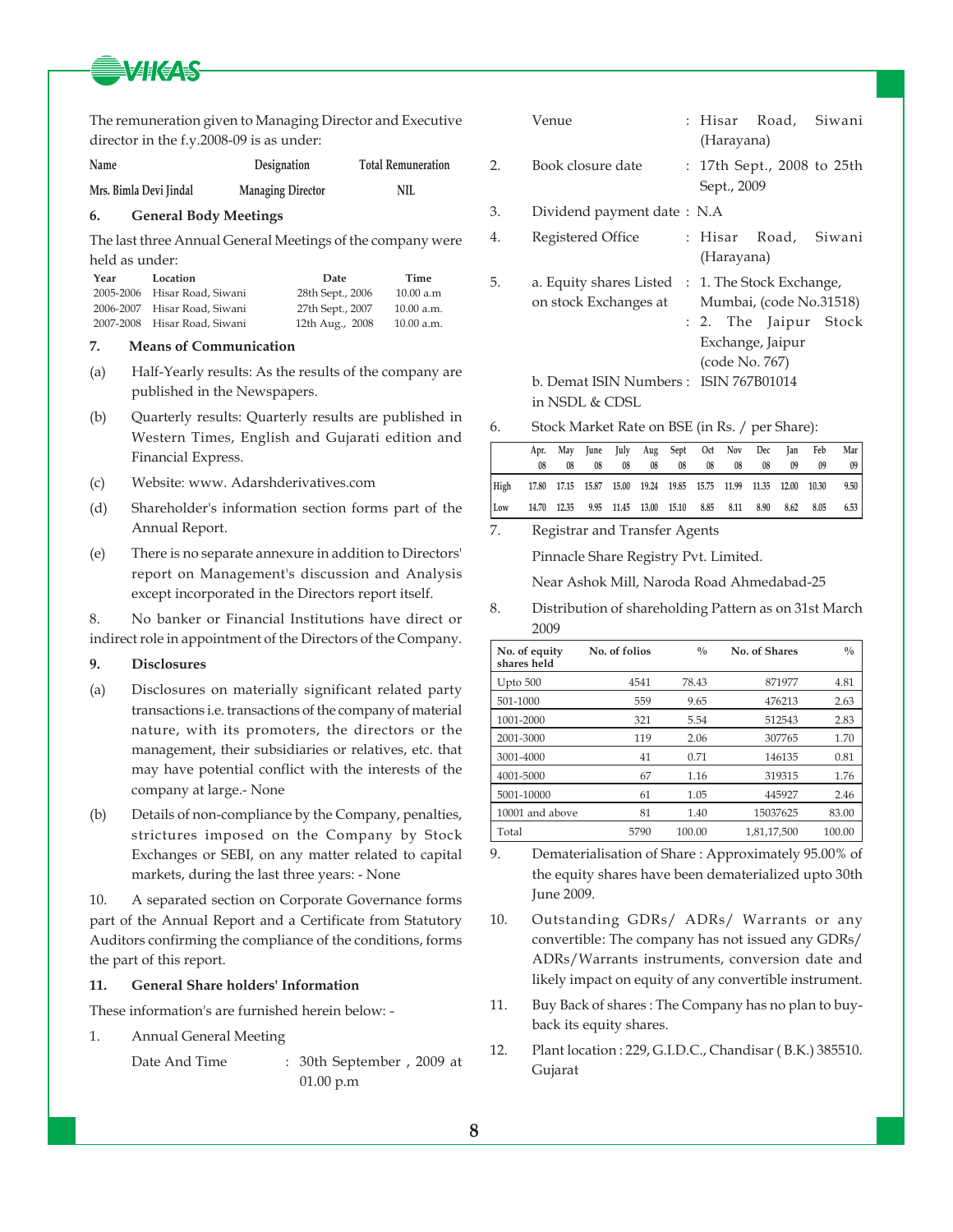

13. Address for Correspondence : Hisar Road ,Siwani (Harayana)

#### **AUDITOR'S CERTIFICATE**

#### To The Members of VIKAS GRANARIES LIMITED

We have examined the report of Corporate Governance presented by the Board of Directors of VIKAS GRANARIES Limited for the year ended on 31st March, 2009 as stipulated in clause 49 of the listing agreement of the company with the Stock Exchanges.

The Compliance of conditions of corporate governance is the responsibility of the management. Our examination was limited to procedures and implementation thereof, adopted by the company for ensuring the compliance of the conditions of the corporate governance. It is neither an audit nor an expression of opinion on the Financial Statements of the company.

In our opinion and according to the information and explanations given to us, the Company has complied with the conditions of corporate governance, to the extent applicable and as stipulated in the aforesaid listing agreement.

We state that no investor grievance is pending for a period exceeding one month against the company as per records maintained by the Shareholders' Grievance Committee.

We further state that such compliance is neither any assurance as to future viability of the company nor the efficiency or effectiveness with which the management has conducted the affairs of the company.

> For **S. Prakash Aggarwal & Co.** Chartered Accountants

Place : Sriganganagar Sd/-Date : 21st August, 2009 Proprietor

Membership No. 74813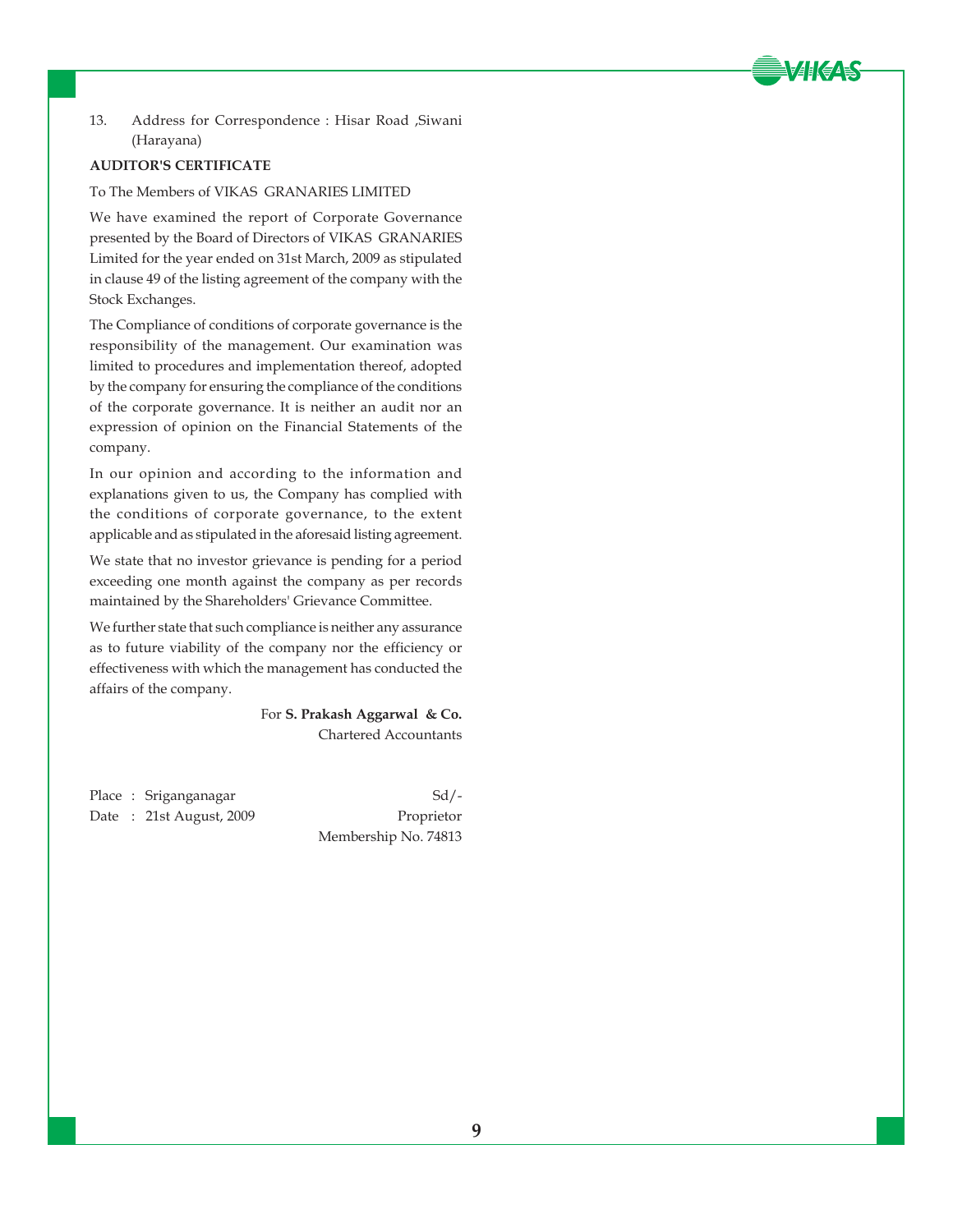

### **Auditor' Report**

#### To

The Members of Vikas Granaries Limited (formerly known as Adarsh Derivatives Limited)

- 1. We have audited the attached Balance Sheet of Vikas Granaries Limited (Formerly known as Adarsh Derivatives Limited), (the 'Company') as at March 31, 2009, and also the Profit and Loss Account and the Cash Flow Statement for the year ended on that date annexed thereto (collectively referred as the 'financial statements'). These financial statements are the responsibility of the Company's management. Our responsibility is to express an opinion on these financial statements based on our audit.
- 2. We conducted our audit in accordance with the auditing standards generally accepted in India. Those Standards require that we plan and perform the audit to obtain reasonable assurance about whether the financial statements are free of material misstatement. An audit includes examining, on a test basis, evidence supporting the amounts and disclosures in the financial statements. An audit also includes assessing the accounting principles used and significant estimates made by management, as well as evaluating the overall financial statement presentation. We believe that our audit provides a reasonable basis for our opinion.
- 3. As required by the Companies (Auditor's Report) Order, 2003 (the 'Order') (as amended), issued by the Central Government of India in terms of sub-section (4A) of section 227 of the Companies Act, 1956 (the 'Act'), we enclose in the Annexure a statement on the matters specified in paragraphs 4 and 5 of the order
- 4. Further to our comments in the Annexure referred to above, we report that:
	- a. We have obtained all the information and explanations, which to the best of our knowledge and belief were necessary for the purposes of our audit;
	- b. In our opinion, proper books of account as required by law have been kept by the Company so far as appears from our examination of those books
	- c. The financial statements dealt with by this report are in agreement with the books of account;
- d. On the basis of written representations received from the directors, as on March 31, 2009 and taken on record by the Board of Directors, we report that none of the directors is disqualified as on March 31, 2009 from being appointed as a director in terms of clause (g) of sub-section (1) of section 274 of the Act;
- e. In our opinion and to the best of our information and according to the explanations given to us, the financial statements dealt with by this report comply with the accounting standards referred to in sub-section (3C) of section 211 of the Act and the Rules framed there under and give the information required by the Act, in the manner so required and give a true and fair view in conformity with the accounting principles generally accepted in India, in the case of:
	- i) the Balance Sheet, of the state of affairs of the Company as at March 31, 2009;
	- ii) the Profit and Loss Account, of the profit for the year ended on that date; and
	- iii) the Cash Flow Statement, of the cash flows for the year ended on that date;

for **S. Prakash Aggarwal & Co** Chartered Accountants

#### $Sd$ /-

Place : Sriganganagar Proprietor Date : June 30, 2009 Membership No. 74813

by **S.P. Aggarwal**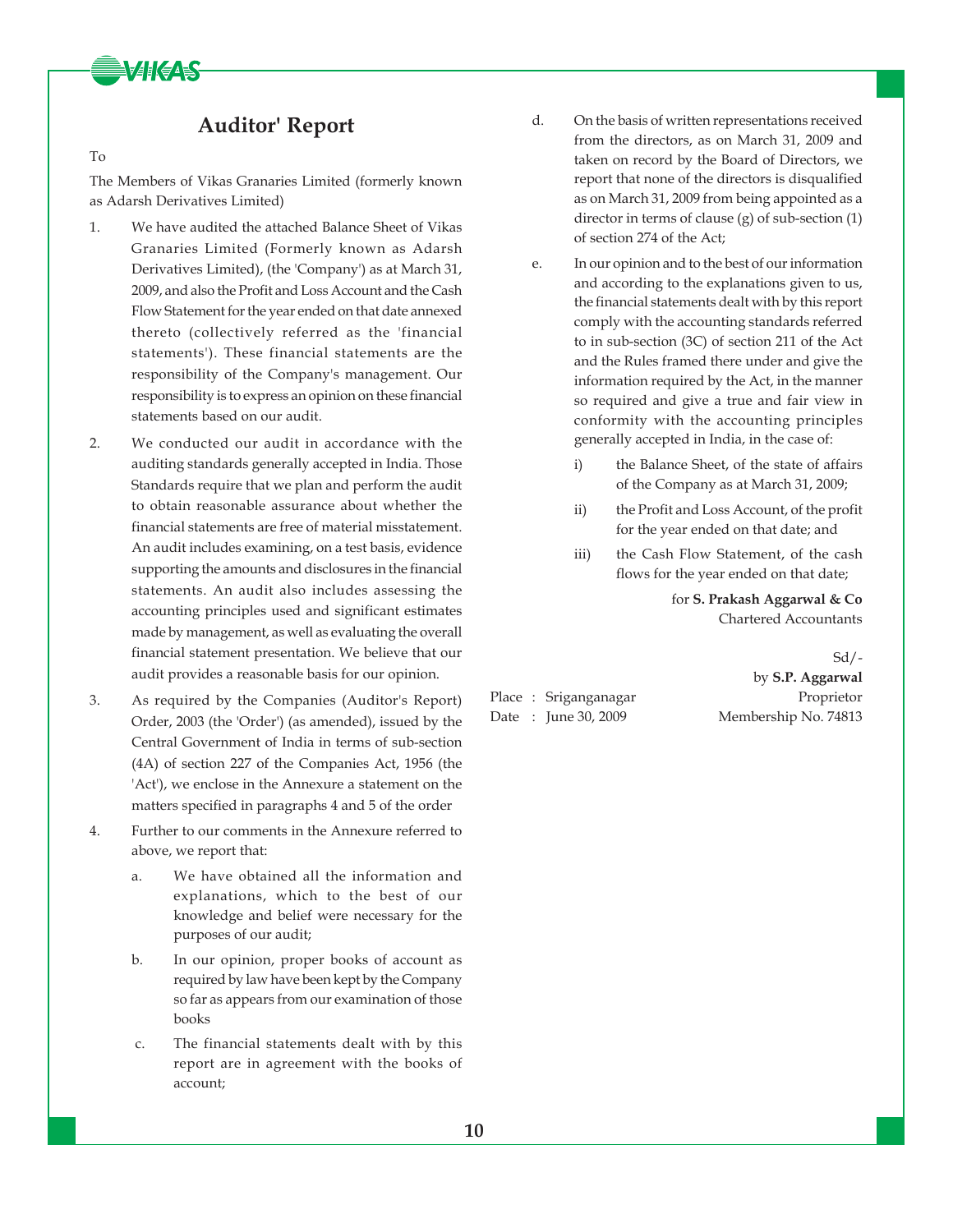

**Annexure to the Auditors' report of the even date to the members of Vikas Granaries Limited (Formerly known as Adarsh Derivatives Limited) on the financial statements for the year ended March 31, 2009**

Based on the audit procedures performed for the purpose of reporting a true and fair view on the financial statements of the Company and taking into consideration the information and explanations given to us and the books of account and other records examined by us in the normal course of audit, we report that

- (i) a) The Company is maintaining proper records showing full particulars, including quantitative details and situation of fixed assets.
	- b) A significant portion of the fixed assets has been physically verified & certified by the management during the year. In our opinion, the frequency of verification of the fixed assets is reasonable having regards to the size of the Company and nature of its assets. The material discrepancies noticed have been properly dealt with in the books of account.
	- c) In our opinion, a substantial part of fixed assets have not been disposed off during the year.
- (ii) a) The inventory has been physically verified during the year by the management. In our opinion, the frequency of verification is reasonable.
	- b) The procedures of physical verification of inventory followed by the management are reasonable and adequate in relation to the size of the Company and the nature of its business.
	- c) The Company is maintaining proper records of inventory and no material discrepancies were noticed on physical verification.
- (iii) The Company has not granted any loan, secured or unsecured to companies, firms or other parties covered in the register maintained under section 301 of the Act. Accordingly, the provisions of clauses 4(iii)(b) to (d) of the Order are not applicable.
- (iv) In our opinion, there is an adequate internal control system commensurate with the size of the Company and the nature of its business for the purchase of inventory and fixed assets and for the sale of goods. The Company is not providing any services.
- (v) (a) In our opinion, the particulars of all contracts or arrangements that need to be entered into the register maintained under section 301 of the Act

have been so entered.

- (b) In our opinion, the transactions made in pursuance of such contracts or arrangements and exceeding the value of rupees five lakhs in respect of any party during the year have been made at prices which are reasonable having regard to prevailing market prices at the relevant time
- (vi) The Company has not accepted any deposits from the public within the meaning of sections 58A and 58AA of the Act and the Companies (Acceptance of Deposits) Rules, 1975. Accordingly, the provisions of clause 4(vi) of the Order are not applicable.
- (vii) The Company has an internal audit system, commensurate with the size of the company and the nature of its business with regard to purchase of inventory, fixed assets and for sale of goods. We have not observed any continuing failure to correct major weakness in internal control during the course of audit.
- (viii) To the best of our knowledge and belief, the Central Government has not prescribed maintenance of cost records under clause (d) of sub-section (1) of section 209 of the Act, in respect of Company's products. Accordingly, the provisions of clause 4(viii) of the Order are not applicable.
- (ix) Undisputed statutory dues including provident fund, investor education and protection fund, employees' state insurance, income-tax, sales-tax, wealth-tax, service-tax, custom duty, excise duty, cess and other material statutory dues, as applicable, have been regularly deposited with the appropriate authorities. No undisputed amounts payable in respect thereof were outstanding at the year end for a period of more than six months from the date they became payable.
- (x) In our opinion, the Company has no accumulated losses at the end of the financial year and it has not incurred cash losses in the current and the immediately preceding financial year.
- (xi) In our opinion, the Company has not defaulted in repayment of dues to a bank or financial institution. There are no debenture holders.
- (xii) The Company has not granted any loans and advances on the basis of security by way of pledge of shares, debentures and other securities. Accordingly, the provisions of clause 4(xii) of the Order are not applicable.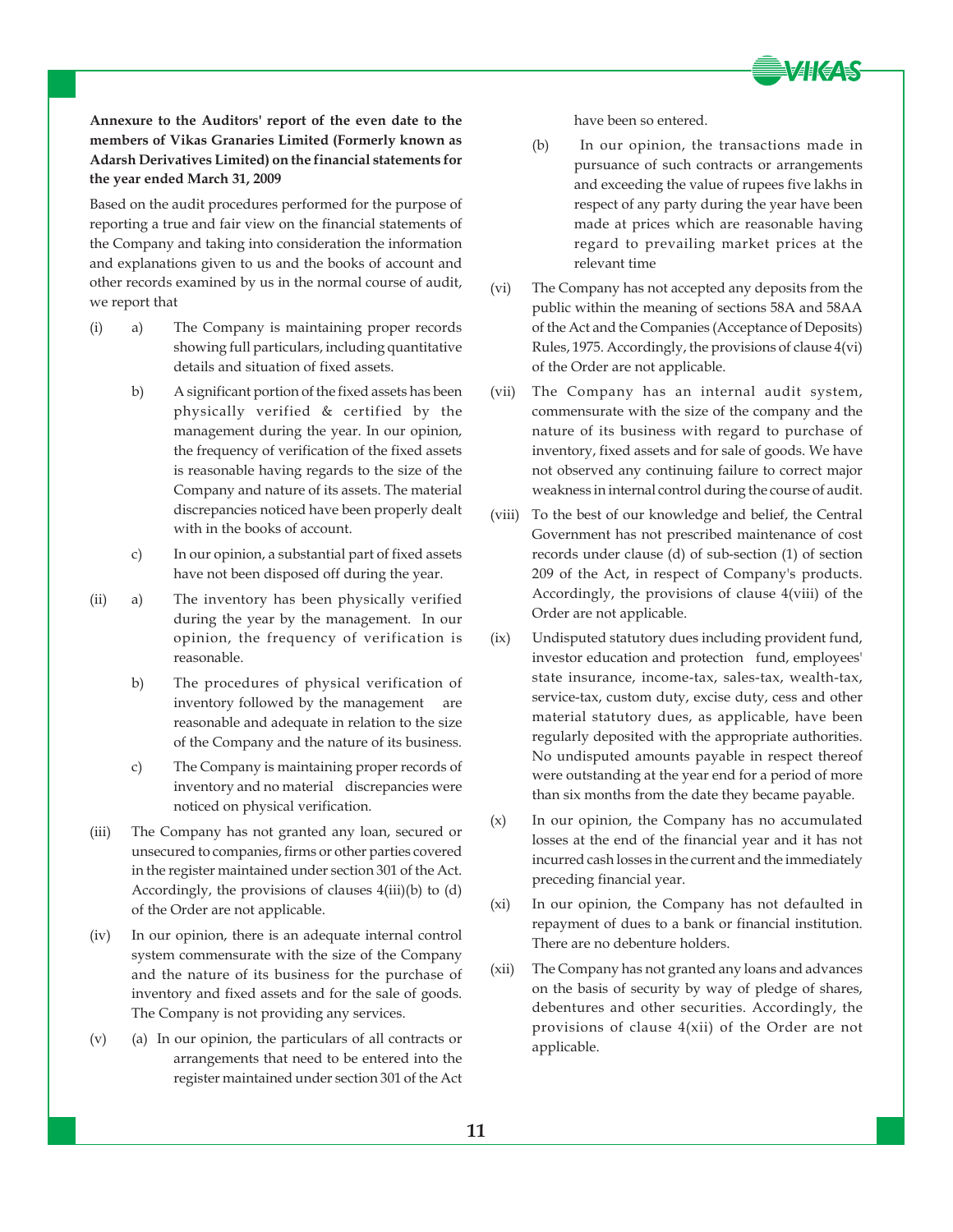

- (xiii) In our opinion, the Company is not a chit fund or a nidhi/ mutual benefit fund/ society. Accordingly, the provisions of clause 4(xiii) of the Order are not applicable.
- (xiv) In our opinion, the Company is not dealing in or trading in shares, securities, debentures and other investments. Accordingly, the provisions of clause 4(xiv) of the Order are not applicable.
- (xv) The Company has not given any guarantees for loans taken by others from banks or financial institutions. Accordingly, the provisions of clause 4(xv) of the Order are not applicable.
- (xvi) The Company did not have any terms loans outstanding during the year. Accordingly, the provisions of clause 4(xvi) of the Order are not applicable.
- (xvii) In our opinion, no funds raised on short-term basis have been used for long-term investment.
- (xviii) The Company has made preferential allotment of shares to parties and companies covered in the register maintained under section 301 of the Act. In our opinion, the price at which shares have been issued is not prejudicial to the interest of the Compnay.
- (xix) The Company has neither issued nor had any outstanding debentures during the year. Accordingly, the provisions of clause 4(xix) of the Order are not applicable.
- (xx) The Company has not raised any money by public issues during the year. Accordingly, the provisions of clause 4(xx) of the Order are not applicable.
- (xxi) No fraud on or by the Company has been noticed or reported during the period covered by our audit.

for **S. Prakash Aggarwal & Co** Chartered Accountants

 $Sd/-$ 

Place : Sriganganagar Proprietor Date : June 30, 2009 Membership No. 74813

by **S.P. Aggarwal**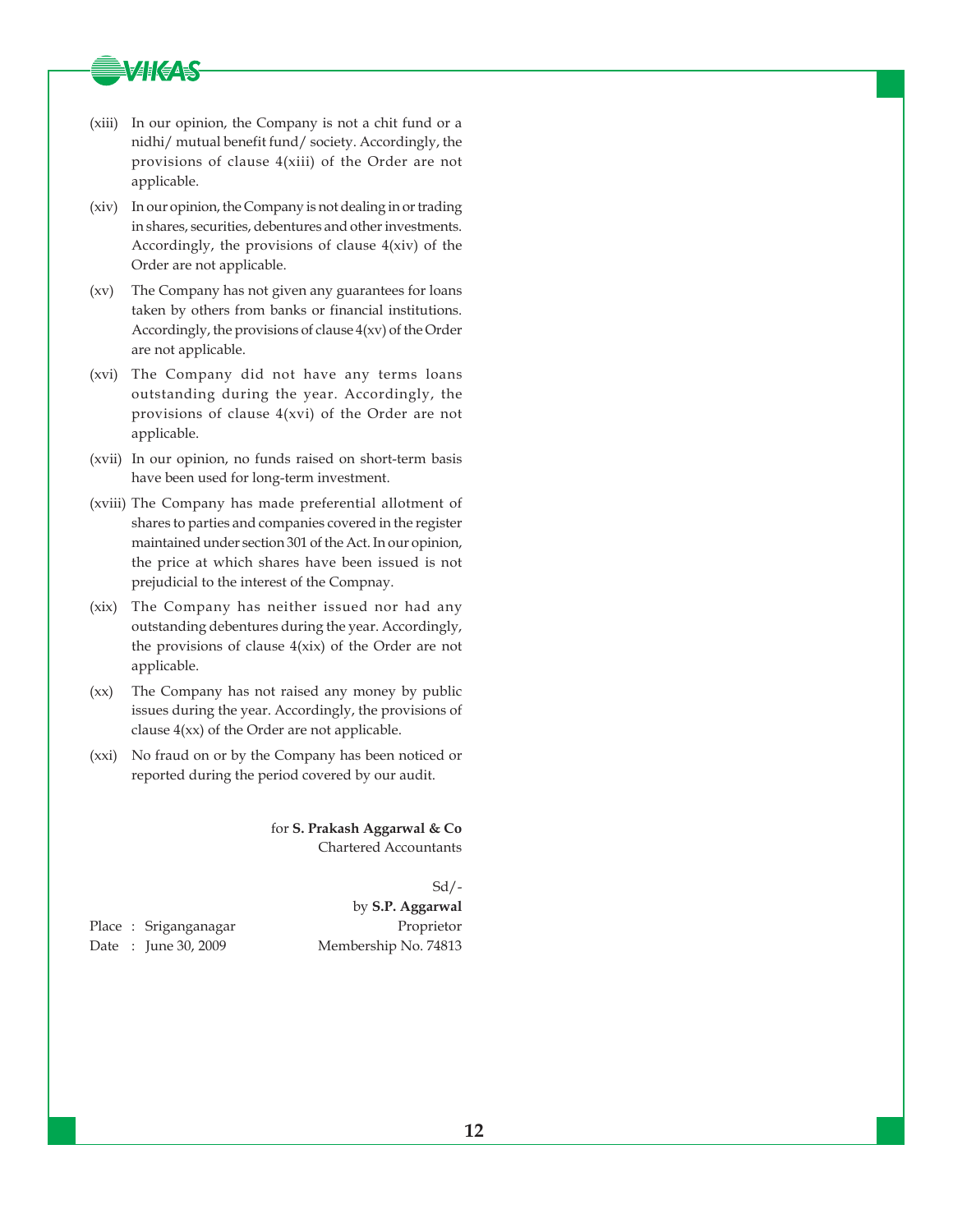

# **VIKAS GRANARIES LIMITED (Formerly known as ADARSH DERIVATIVES LIMITED) Balance Sheet as at March 31, 2009**

|                                             | Schedule       |                | March 31, 2009 |                | March 31, 2008 |
|---------------------------------------------|----------------|----------------|----------------|----------------|----------------|
|                                             |                |                | (Rs.)          |                | (Rs.)          |
| <b>SOURCE OF FUNDS</b>                      |                |                |                |                |                |
| <b>SHAREHOLDER'S FUND:</b>                  |                |                | 382,911,415    |                | 60,785,727     |
| Share capital                               | $\mathbf{1}$   | 181,175,000    |                | 59,675,000     |                |
| Reserves and surplus                        | $\overline{2}$ | 201,736,415    |                | 1,110,727      |                |
| Loan funds:                                 |                |                | 1,100,000,000  |                | 17,366,400     |
| Unsecured loans                             | $\mathfrak{Z}$ | 1,100,000,000  |                | 17,366,400     |                |
| Deferred tax liability:                     |                |                | 2,381,574      |                | 1,036,588      |
| Deferred tax liability (net)                | $\overline{4}$ | 2,381,574      |                | 1,036,588      |                |
| <b>TOTAL:</b>                               |                |                | 1,485,292,989  |                | 79,188,715     |
| <b>APPLICATIONS OF FUNDS</b>                |                |                |                |                |                |
| <b>Fixed Assets:</b>                        | 5              |                | 1,413,708,409  |                | 42,322,240     |
| Gross block                                 |                | 985,691,103    |                | 74,050,921     |                |
| Less: Depreciation                          |                | (35, 720, 722) |                | (31, 728, 681) |                |
|                                             |                | 949,970,381    |                | 42,322,240     |                |
| Capital work in progress                    |                | 463,738,027    |                |                |                |
| Investments:                                | 6              |                | 13,384         |                | 13,384         |
| <b>Current Assets Loans &amp; Advances:</b> |                |                | 70,851,196     |                | 35,893,091     |
| Inventories                                 | 7              | 48,698,627     |                | 19,090,023     |                |
| Sundry debtors                              | 8              | 45,924,186     |                | 32,072,861     |                |
| Cash and bank balances                      | 9              | 11,034,917     |                | 215,151        |                |
| Other current assets                        | 10             | 2,627,192      |                | 2,543,392      |                |
|                                             |                | 108,284,921    |                | 53,921,426     |                |
| Less : Current liabilities & Provisions     |                |                |                |                |                |
| Liabilities                                 | 11             | 6,781,803      |                | 15,478,223     |                |
| Provisions                                  | 11             | 30,651,923     |                | 2,550,113      |                |
|                                             |                | 37,433,726     |                | 18,028,336     |                |
| Miscellaneous expenditure                   | 12             |                | 720,000        |                | 960,000        |
| (to the extent not written off)             |                |                |                |                |                |
| <b>TOTAL</b>                                |                |                | 1,485,292,989  |                | 79,188,715     |
| Significant accounting policies             | 20             |                |                |                |                |
| Notes to the financial statements           | 21             |                |                |                |                |

The schedules referred to above form an integral part of the financial statements.

|                          | For and on behalf of the board of directors |                 |  |
|--------------------------|---------------------------------------------|-----------------|--|
| Sd $\prime$ -            | $Sd/$ -                                     | $Sd/-$          |  |
| Bimla Devi Jindal        | B.D. Agarwal                                | Megh Raj Jindal |  |
| <b>Managing Director</b> | <b>Director</b>                             | <b>Director</b> |  |

For **S. Prakash Aggarwal & Co** Chartered Accountants

Place : Sri Ganganagar<br>Date : June 30, 2009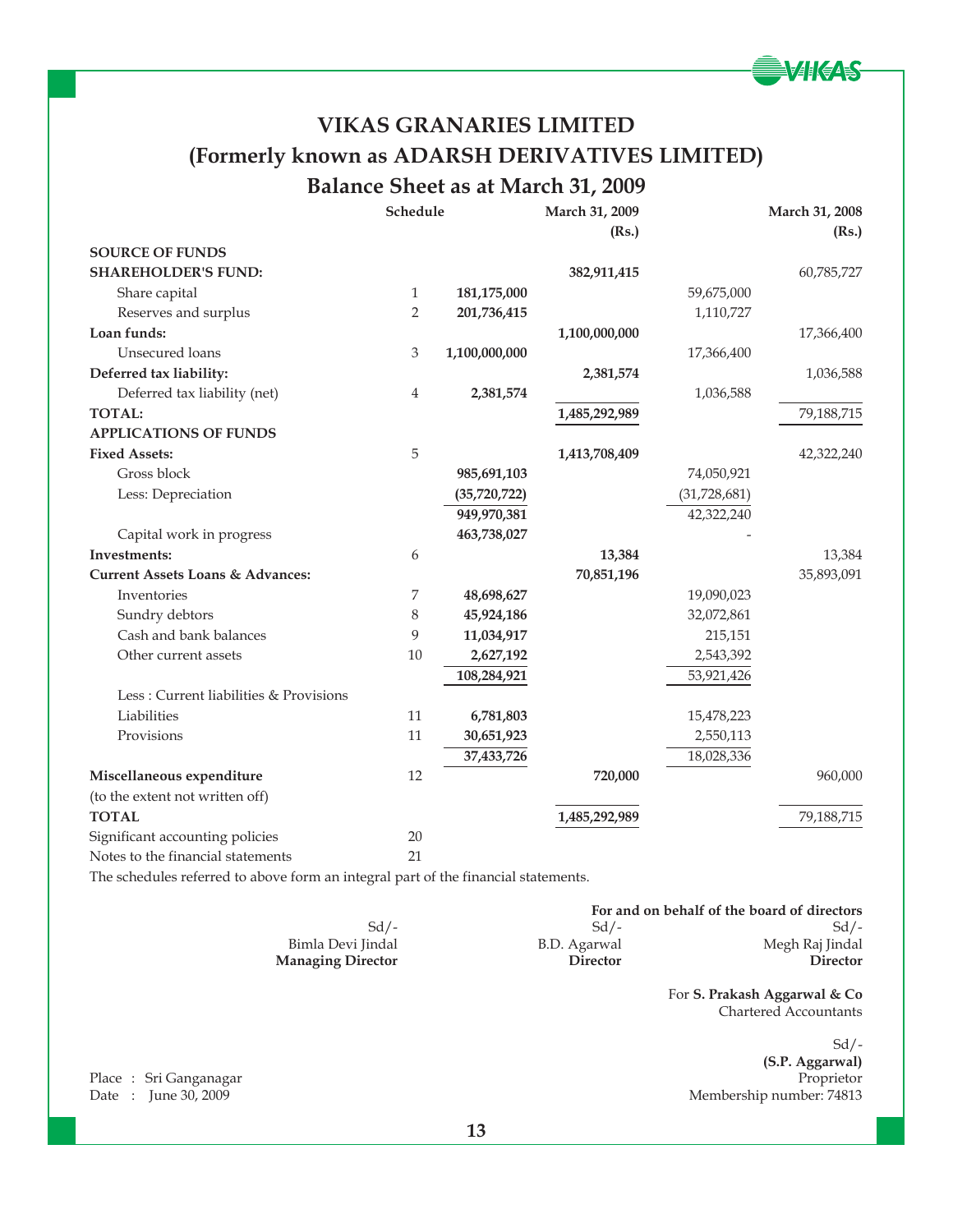

# **VIKAS GRANARIES LIMITED (Formerly known as ADARSH DERIVATIVES LIMITED) Profit and Loss Account for the period ended March 31, 2009**

|                                        | Schedule | March 31, 2009    | March 31, 2008 |
|----------------------------------------|----------|-------------------|----------------|
|                                        |          | (Rs.)             | (Rs.)          |
| <b>INCOME</b>                          |          |                   |                |
| <b>Sales</b>                           | 13       | 356,628,664       | 165,728,880    |
| Other income                           | 14       | 15,267            | 511,867        |
| Increase / (Decrease In Stock)         | 15       | 9,314,587         | (4,443,710)    |
|                                        |          | 365,958,518       | 161,797,037    |
| <b>EXPENDITURE</b>                     |          |                   |                |
| Raw material consumed                  | 15       | 240,468,075       | 126,751,477    |
| Manufacturing overheads                | 17       | 18,362,810        | 4,695,045      |
| Administrative expenses                | 18       | 1,571,890         | 1,253,987      |
| Financial charges                      | 19       | 2,452,045         | 562,953        |
| Depreciation                           | 5        | 3,992,041         | 2,996,875      |
| Miscellaneous expenses written off     |          | 240,000           | 240,000        |
|                                        |          | 267,086,860       | 136,500,337    |
| <b>Net Profit Before Tax</b>           |          | 98,871,658        | 25,296,700     |
| <b>Provision For Tax</b>               |          |                   |                |
| - Current tax                          |          | 30,528,341        | 1,747,430      |
| - Fringe benefit tax                   |          | 22,644            | 29,376         |
| - MAT credit                           |          |                   | (1,747,430)    |
| - Deferred tax                         |          | 1,344,986         | 1,036,588      |
| Net Profit After Tax                   |          | 66,975,688        | 24,230,736     |
| <b>Balance brought forward</b>         |          | 930,883           | (23, 299, 853) |
| <b>Balance carried forward</b>         |          | 67,906,571        | 930,883        |
| Earning per share (basic and diluted)  |          | $\overline{5.33}$ | 4.06           |
| <b>Significant accounting policies</b> | 20       |                   |                |
| Notes to the financial statements      | 21       |                   |                |

The schedules referred to above form an integral part of the financial statements.

|                          | For and on behalf of the board of directors |                 |  |
|--------------------------|---------------------------------------------|-----------------|--|
| $Sd/$ -                  | $Sd/$ -                                     | $Sd/-$          |  |
| Bimla Devi Jindal        | B.D. Agarwal                                | Megh Raj Jindal |  |
| <b>Managing Director</b> | <b>Director</b>                             | <b>Director</b> |  |

For **S. Prakash Aggarwal & Co** Chartered Accountants

 $Sd$  /-**(S.P. Aggarwal)** Membership number: 74813

Place : Sri Ganganagar<br>Date : June 30, 2009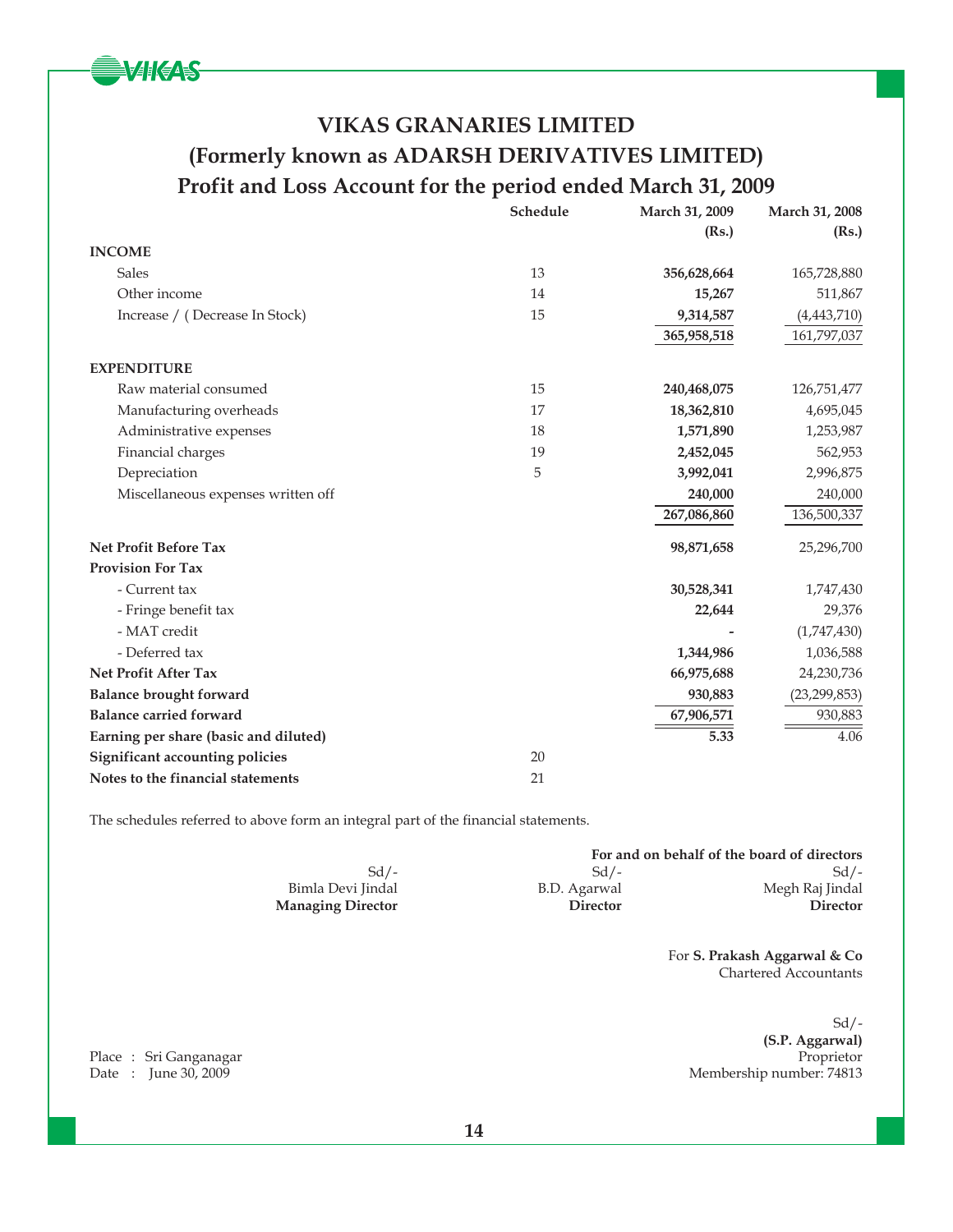

# **VIKAS GRANARIES LIMITED (Formerly known as ADARSH DERIVATIVES LIMITED) Schedules forming part of the financial statements as at March 31, 2009**

|                                                                       | <b>Current Year</b><br>2008-09 | Previous Year<br>2007-08 |
|-----------------------------------------------------------------------|--------------------------------|--------------------------|
| <b>SCHEDULE:1</b>                                                     |                                |                          |
| Authorised Capital                                                    |                                |                          |
| 31,000,000 Equity shares of Rs. 10 each                               | 310,000,000                    | 310,000,000              |
| Issued, Subscribed & paid up capital                                  |                                |                          |
| 18,117,500 Equity shares of Rs.10 each fully paid up                  | 181,175,000                    | 59,675,000               |
|                                                                       | 181,175,000                    | 59,675,000               |
| <b>SCHEDULE:2</b>                                                     |                                |                          |
| Reserves and Surplus                                                  |                                |                          |
| Subsidy                                                               | 179,844                        | 179,844                  |
| Securities premium                                                    | 133,650,000                    |                          |
| Profit and loss account                                               | 67,906,571                     | 930,883                  |
|                                                                       | 201,736,415                    | 1,110,727                |
| <b>SCHEDULE: 3</b>                                                    |                                |                          |
| Unsecured loans                                                       |                                |                          |
| - Loan from directors                                                 | 1,100,000,000                  | 15,016,400               |
| - Loan from others                                                    |                                | 2,350,000                |
|                                                                       | 1,100,000,000                  | 17,366,400               |
| <b>SCHEDULE: 4</b>                                                    |                                |                          |
| Deferred tax liability (net)                                          | 2,381,574                      | 1,036,588                |
|                                                                       | 2,381,574                      | 1,036,588                |
| <b>SCHEDULE:6</b>                                                     |                                |                          |
| Investments                                                           |                                |                          |
| National Saving Certificate                                           | 13,384                         | 13,384                   |
|                                                                       | 13,384                         | 13,384                   |
| <b>SCHEDULE: 7</b>                                                    |                                |                          |
| Inventories                                                           |                                |                          |
| Finished goods                                                        | 13,541,887                     | 4,227,300                |
| Raw material                                                          | 34,652,418                     | 14,535,053               |
| Packing materials                                                     | 415,663                        | 294,400                  |
| Consumables                                                           | 88,659                         | 33,270                   |
|                                                                       | 48,698,627                     | 19,090,023               |
| <b>SCHEDULE:8</b>                                                     |                                |                          |
| Sundry Debtors: (Unsecured, considered good, unless stated otherwise) |                                |                          |
| Outstanding for a period exceeding six months                         | 938,523                        | 938,523                  |
| Outstanding less than six months                                      | 44,985,663                     | 31,134,338               |
|                                                                       | 45,924,186                     | 32,072,861               |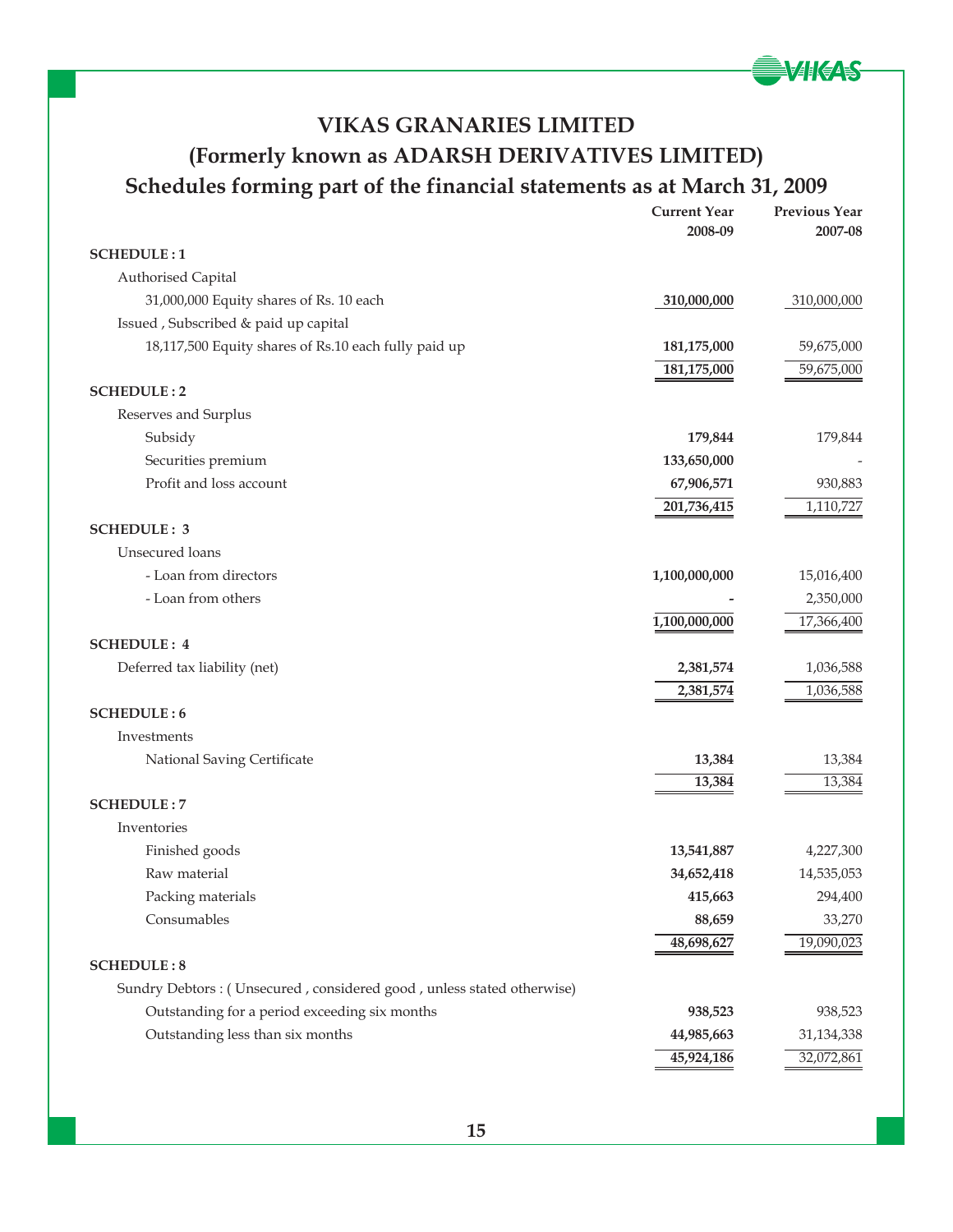Schedules forming part of the financial statements as at March 31, 2009 **Schedules forming part of the financial statements as at March 31, 2009** (Formerly known as ADARSH DERIVATIVES LIMITED) **(Formerly known as ADARSH DERIVATIVES LIMITED)** VIKAS GRANARIES LIMITED **VIKAS GRANARIES LIMITED**

**SARKERS** 

 ${\large\bf SCHEDULE:5}$  <br> Fixed assets **SCHEDULE : 5**

| ċ |
|---|
| π |
|   |
|   |

| Particulars           |            |               | <b>Gross block</b> |             |            |            | Accumulated depreciation |            | Net block   |             |
|-----------------------|------------|---------------|--------------------|-------------|------------|------------|--------------------------|------------|-------------|-------------|
|                       | 31.03.2008 | Addition      | Sales/Ifd.         | 31.03.2009  | $Up$ To    | During The | Sales / Ifd              | Up to      | $As \n  On$ | As On       |
|                       |            |               |                    |             | 31.03.2008 | Year       |                          | 31.03.2009 | 31.03.2008  | 31.03.2009  |
| /ehicles              | 1,884,911  |               |                    | 1,884,911   | 1,147,575  | 179,067    |                          | 1,326,642  | 737,336     | 558,269     |
| Fumiture              | 577,668    |               |                    | 577,668     | 411,810    | 36,566     |                          | 448,376    | 165,858     | 129,292     |
| <b>Mice Equipment</b> | 785,748    |               |                    | 785,748     | 301,048    | 37,323     |                          | 338,371    | 484,700     | 447,377     |
| Plant & Machinery     | 44,644,802 | 910, 134, 322 |                    | 954,779,124 | 24,889,896 | 312,644    |                          | 28,202,540 | 9,754,906   | 926,576,584 |
| Land                  | 13,264,019 | 1,505,860     |                    | 14,769,879  |            |            |                          |            | 13,264,019  | 14,769,879  |
| Office Building       | 246,300    |               |                    | 246,300     | 49,180     | 4,015      |                          | 53,195     | 197,120     | 193,105     |
| Building              | 12,647,473 |               |                    | 12,647,473  | 4,929,172  | 422,426    |                          | 5,351,598  | 7,718,301   | 7,295,875   |
| Total                 | 74,050,921 | 911,640,182   |                    | 985,691,103 | 31,728,681 | 3,992,041  |                          | 35,720,722 | 12,322,240  | 949,970,381 |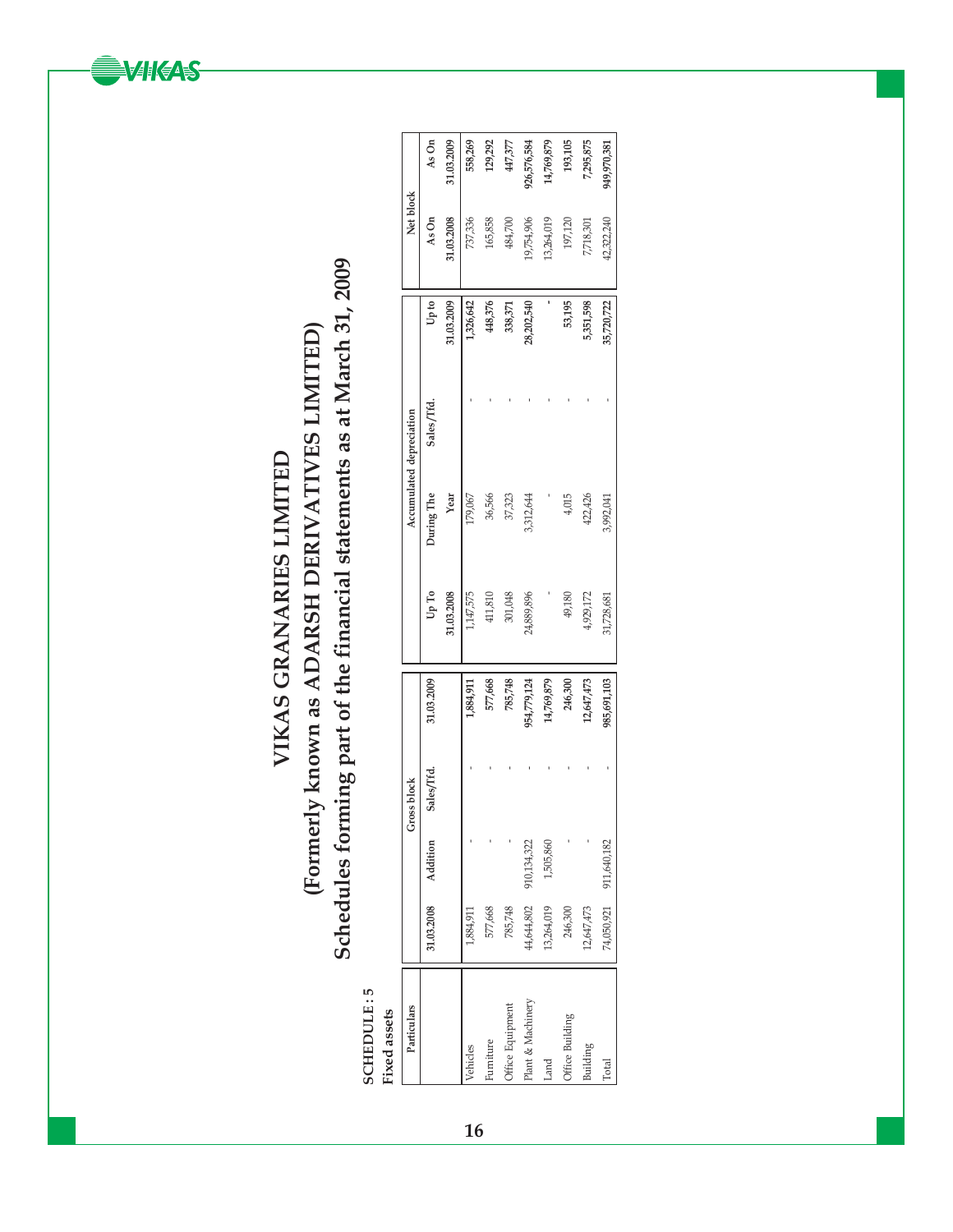

# **VIKAS GRANARIES LIMITED (Formerly known as ADARSH DERIVATIVES LIMITED) Schedules forming part of the financial statements as at March 31, 2009**

|                                    | <b>Current Year</b><br>2008-09 | <b>Previous Year</b><br>2007-08 |
|------------------------------------|--------------------------------|---------------------------------|
| <b>SCHEDULE: 9</b>                 |                                |                                 |
| Cash and Bank Balances             |                                |                                 |
| Cash in hand                       | 58,410                         | 1,386                           |
| Foreign exchange in hand           | 131,400                        | 131,400                         |
| Bank balance in current accounts   | 10,845,107                     | 82,365                          |
|                                    | 11,034,917                     | 215,151                         |
| <b>SCHEDULE: 10</b>                |                                |                                 |
| <b>Current Assets</b>              |                                |                                 |
| <b>MAT</b> Credit                  | 1,747,430                      | 1,747,430                       |
| TDS receivable                     | 37,662                         | 37,662                          |
| Other current assets               | 83,800                         |                                 |
| Security With GSEB                 | 758,300                        | 758,300                         |
|                                    | 2,627,192                      | 2,543,392                       |
| <b>SCHEDULE: 11</b>                |                                |                                 |
| <b>Current Liabilities</b>         |                                |                                 |
| Sundry creditors                   | 6,549,869                      | 15,378,811                      |
| Tax deducted at source             | 78,043                         | 61,830                          |
| Provision for Income Tax           | 30,528,341                     | 1,747,430                       |
| Provision for expenses             | 123,582                        | 802,683                         |
| Salary payable                     | 153,892                        | 37,582                          |
|                                    | 37,433,726                     | 18,028,336                      |
| <b>SCHEDULE: 12</b>                |                                |                                 |
| Miscellaneous expenditure          |                                |                                 |
| Fee paid to registrar of companies | 720,000                        | 960,000                         |
|                                    | 720,000                        | 960,000                         |
| <b>SCHEDULE: 13</b>                |                                |                                 |
| Sales                              |                                |                                 |
| Guar Gum Powder & Splits           | 356,628,664                    | 165,728,880                     |
|                                    | 356,628,664                    | 165,728,880                     |
| <b>SCHEDULE: 14</b>                |                                |                                 |
| Other Income                       |                                |                                 |
| Scrap sales                        | 15,267                         | 511,867                         |
|                                    | 15,267                         | 511,867                         |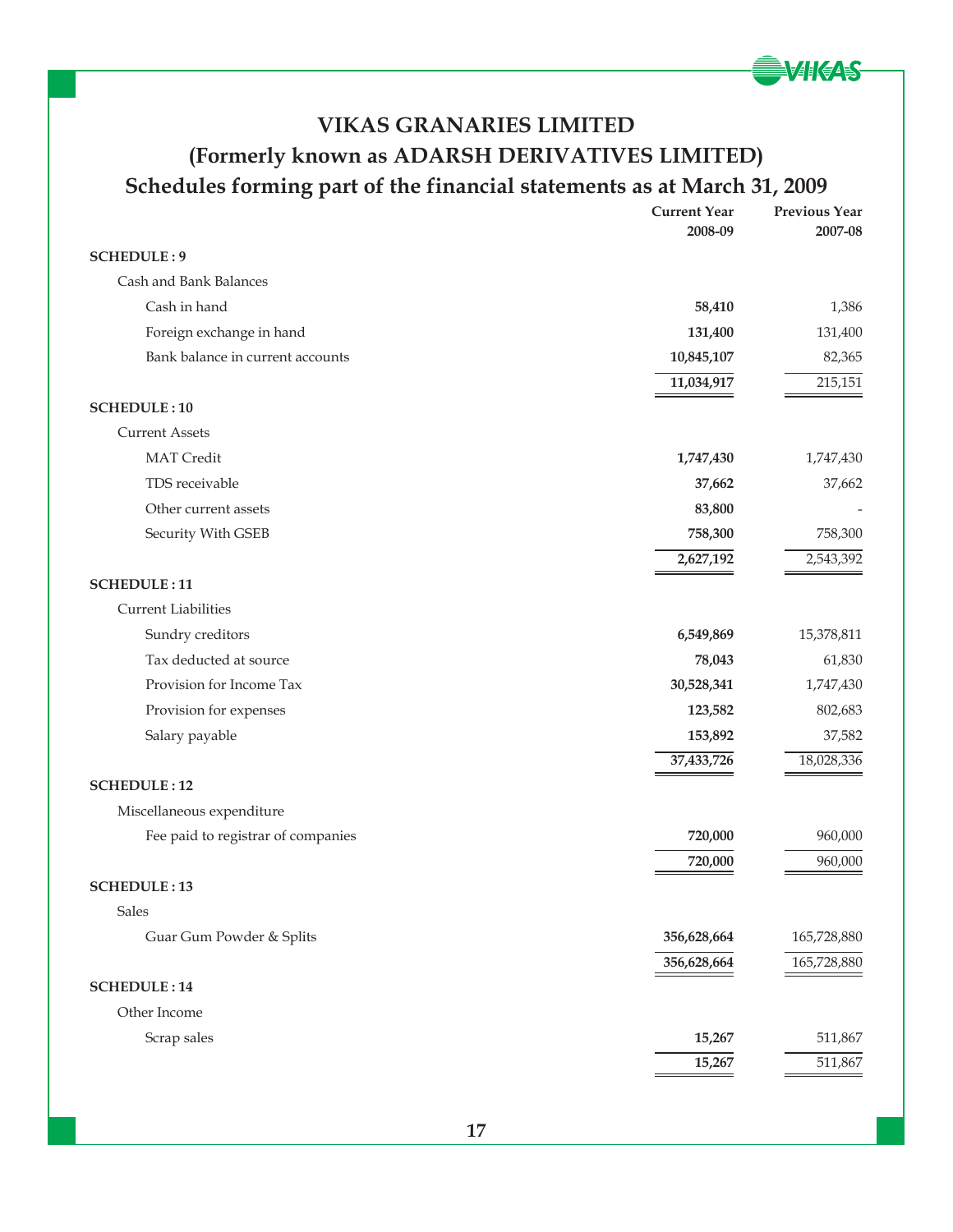

# **VIKAS GRANARIES LIMITED (Formerly known as ADARSH DERIVATIVES LIMITED) Schedules forming part of the financial statements as at March 31, 2009**

| 2008-09<br><b>SCHEDULE: 15</b><br>Increase / Decrease in stock<br>Closing stock of finished goods<br>13,541,887<br>Less: Opening stock of finished goods<br>(4,227,300)<br>9,314,587<br>(4,443,710)<br><b>SCHEDULE: 16</b><br>Raw Material Consumed<br>Opening stock of raw material<br>14,535,053<br>Raw material purchase<br>260,585,440<br>Less: Closing stock<br>(34, 652, 418)<br>240,468,075<br><b>SCHEDULE: 17</b><br>Manufacturing overheads<br>Chemicals<br>153,122<br>Contribution to provident fund<br>13,521<br>Freight Inward & Outward<br>7,025,445<br>Grading & Sorting expenses<br>1,856,447<br>Packing Material<br>1,125,663<br>Power & Fuel<br>6,257,178<br>Repair & Maintenance<br>123,395<br>Stores & Spares Consumed<br>82,375<br>Wages, Salaries & allowances<br>1,725,664<br>18,362,810<br><b>SCHEDULE: 18</b><br>Administrative expenses<br>Advertisement expenses<br>145,057<br>550,436<br>Corporate expenses<br>Insurance expenses<br>150,365<br>Legal & Professional Charges<br>6,000<br>Motor Car expenses<br>154,256<br>Office expenses<br>234,298<br>Rates & Taxes<br>6,235<br>18,000<br>Remuneration to Auditors<br>Telephone, Postage & Stationary<br>237,232<br>Travelling expenses<br>8,395<br>Vehicle running expenses<br>61,616<br>1,571,890 |                     | <b>Current Year</b> | <b>Previous Year</b> |
|----------------------------------------------------------------------------------------------------------------------------------------------------------------------------------------------------------------------------------------------------------------------------------------------------------------------------------------------------------------------------------------------------------------------------------------------------------------------------------------------------------------------------------------------------------------------------------------------------------------------------------------------------------------------------------------------------------------------------------------------------------------------------------------------------------------------------------------------------------------------------------------------------------------------------------------------------------------------------------------------------------------------------------------------------------------------------------------------------------------------------------------------------------------------------------------------------------------------------------------------------------------------------------|---------------------|---------------------|----------------------|
|                                                                                                                                                                                                                                                                                                                                                                                                                                                                                                                                                                                                                                                                                                                                                                                                                                                                                                                                                                                                                                                                                                                                                                                                                                                                                  |                     |                     | 2007-08              |
|                                                                                                                                                                                                                                                                                                                                                                                                                                                                                                                                                                                                                                                                                                                                                                                                                                                                                                                                                                                                                                                                                                                                                                                                                                                                                  |                     |                     |                      |
|                                                                                                                                                                                                                                                                                                                                                                                                                                                                                                                                                                                                                                                                                                                                                                                                                                                                                                                                                                                                                                                                                                                                                                                                                                                                                  |                     |                     |                      |
|                                                                                                                                                                                                                                                                                                                                                                                                                                                                                                                                                                                                                                                                                                                                                                                                                                                                                                                                                                                                                                                                                                                                                                                                                                                                                  |                     |                     | 4,227,300            |
|                                                                                                                                                                                                                                                                                                                                                                                                                                                                                                                                                                                                                                                                                                                                                                                                                                                                                                                                                                                                                                                                                                                                                                                                                                                                                  |                     |                     | (8,671,010)          |
|                                                                                                                                                                                                                                                                                                                                                                                                                                                                                                                                                                                                                                                                                                                                                                                                                                                                                                                                                                                                                                                                                                                                                                                                                                                                                  |                     |                     |                      |
|                                                                                                                                                                                                                                                                                                                                                                                                                                                                                                                                                                                                                                                                                                                                                                                                                                                                                                                                                                                                                                                                                                                                                                                                                                                                                  |                     |                     |                      |
|                                                                                                                                                                                                                                                                                                                                                                                                                                                                                                                                                                                                                                                                                                                                                                                                                                                                                                                                                                                                                                                                                                                                                                                                                                                                                  |                     |                     |                      |
|                                                                                                                                                                                                                                                                                                                                                                                                                                                                                                                                                                                                                                                                                                                                                                                                                                                                                                                                                                                                                                                                                                                                                                                                                                                                                  |                     |                     | 7,246,800            |
|                                                                                                                                                                                                                                                                                                                                                                                                                                                                                                                                                                                                                                                                                                                                                                                                                                                                                                                                                                                                                                                                                                                                                                                                                                                                                  |                     |                     | 134,039,730          |
|                                                                                                                                                                                                                                                                                                                                                                                                                                                                                                                                                                                                                                                                                                                                                                                                                                                                                                                                                                                                                                                                                                                                                                                                                                                                                  |                     |                     | (14, 535, 053)       |
|                                                                                                                                                                                                                                                                                                                                                                                                                                                                                                                                                                                                                                                                                                                                                                                                                                                                                                                                                                                                                                                                                                                                                                                                                                                                                  |                     |                     | 126,751,477          |
|                                                                                                                                                                                                                                                                                                                                                                                                                                                                                                                                                                                                                                                                                                                                                                                                                                                                                                                                                                                                                                                                                                                                                                                                                                                                                  |                     |                     |                      |
|                                                                                                                                                                                                                                                                                                                                                                                                                                                                                                                                                                                                                                                                                                                                                                                                                                                                                                                                                                                                                                                                                                                                                                                                                                                                                  |                     |                     |                      |
|                                                                                                                                                                                                                                                                                                                                                                                                                                                                                                                                                                                                                                                                                                                                                                                                                                                                                                                                                                                                                                                                                                                                                                                                                                                                                  |                     |                     | 40,620               |
|                                                                                                                                                                                                                                                                                                                                                                                                                                                                                                                                                                                                                                                                                                                                                                                                                                                                                                                                                                                                                                                                                                                                                                                                                                                                                  |                     |                     | 32,986               |
|                                                                                                                                                                                                                                                                                                                                                                                                                                                                                                                                                                                                                                                                                                                                                                                                                                                                                                                                                                                                                                                                                                                                                                                                                                                                                  |                     |                     | 469,092              |
|                                                                                                                                                                                                                                                                                                                                                                                                                                                                                                                                                                                                                                                                                                                                                                                                                                                                                                                                                                                                                                                                                                                                                                                                                                                                                  |                     |                     | 228,639              |
|                                                                                                                                                                                                                                                                                                                                                                                                                                                                                                                                                                                                                                                                                                                                                                                                                                                                                                                                                                                                                                                                                                                                                                                                                                                                                  |                     |                     | 263,167              |
|                                                                                                                                                                                                                                                                                                                                                                                                                                                                                                                                                                                                                                                                                                                                                                                                                                                                                                                                                                                                                                                                                                                                                                                                                                                                                  |                     |                     | 2,539,040            |
|                                                                                                                                                                                                                                                                                                                                                                                                                                                                                                                                                                                                                                                                                                                                                                                                                                                                                                                                                                                                                                                                                                                                                                                                                                                                                  |                     |                     | 42,708               |
|                                                                                                                                                                                                                                                                                                                                                                                                                                                                                                                                                                                                                                                                                                                                                                                                                                                                                                                                                                                                                                                                                                                                                                                                                                                                                  |                     |                     | 63,869               |
|                                                                                                                                                                                                                                                                                                                                                                                                                                                                                                                                                                                                                                                                                                                                                                                                                                                                                                                                                                                                                                                                                                                                                                                                                                                                                  |                     |                     | 1,014,924            |
|                                                                                                                                                                                                                                                                                                                                                                                                                                                                                                                                                                                                                                                                                                                                                                                                                                                                                                                                                                                                                                                                                                                                                                                                                                                                                  |                     |                     | 4,695,045            |
|                                                                                                                                                                                                                                                                                                                                                                                                                                                                                                                                                                                                                                                                                                                                                                                                                                                                                                                                                                                                                                                                                                                                                                                                                                                                                  |                     |                     |                      |
|                                                                                                                                                                                                                                                                                                                                                                                                                                                                                                                                                                                                                                                                                                                                                                                                                                                                                                                                                                                                                                                                                                                                                                                                                                                                                  |                     |                     |                      |
|                                                                                                                                                                                                                                                                                                                                                                                                                                                                                                                                                                                                                                                                                                                                                                                                                                                                                                                                                                                                                                                                                                                                                                                                                                                                                  |                     |                     | 18,190               |
|                                                                                                                                                                                                                                                                                                                                                                                                                                                                                                                                                                                                                                                                                                                                                                                                                                                                                                                                                                                                                                                                                                                                                                                                                                                                                  |                     |                     | 561,839              |
|                                                                                                                                                                                                                                                                                                                                                                                                                                                                                                                                                                                                                                                                                                                                                                                                                                                                                                                                                                                                                                                                                                                                                                                                                                                                                  |                     |                     | 146,906              |
|                                                                                                                                                                                                                                                                                                                                                                                                                                                                                                                                                                                                                                                                                                                                                                                                                                                                                                                                                                                                                                                                                                                                                                                                                                                                                  |                     |                     | 5,920                |
|                                                                                                                                                                                                                                                                                                                                                                                                                                                                                                                                                                                                                                                                                                                                                                                                                                                                                                                                                                                                                                                                                                                                                                                                                                                                                  |                     |                     | 152,898              |
|                                                                                                                                                                                                                                                                                                                                                                                                                                                                                                                                                                                                                                                                                                                                                                                                                                                                                                                                                                                                                                                                                                                                                                                                                                                                                  |                     |                     | 172,099              |
|                                                                                                                                                                                                                                                                                                                                                                                                                                                                                                                                                                                                                                                                                                                                                                                                                                                                                                                                                                                                                                                                                                                                                                                                                                                                                  |                     |                     | 27,206               |
|                                                                                                                                                                                                                                                                                                                                                                                                                                                                                                                                                                                                                                                                                                                                                                                                                                                                                                                                                                                                                                                                                                                                                                                                                                                                                  |                     |                     | 18,000               |
|                                                                                                                                                                                                                                                                                                                                                                                                                                                                                                                                                                                                                                                                                                                                                                                                                                                                                                                                                                                                                                                                                                                                                                                                                                                                                  |                     |                     | 87,727               |
|                                                                                                                                                                                                                                                                                                                                                                                                                                                                                                                                                                                                                                                                                                                                                                                                                                                                                                                                                                                                                                                                                                                                                                                                                                                                                  |                     |                     | 22,302               |
|                                                                                                                                                                                                                                                                                                                                                                                                                                                                                                                                                                                                                                                                                                                                                                                                                                                                                                                                                                                                                                                                                                                                                                                                                                                                                  |                     |                     | 40,900               |
|                                                                                                                                                                                                                                                                                                                                                                                                                                                                                                                                                                                                                                                                                                                                                                                                                                                                                                                                                                                                                                                                                                                                                                                                                                                                                  |                     |                     | 1,253,987            |
|                                                                                                                                                                                                                                                                                                                                                                                                                                                                                                                                                                                                                                                                                                                                                                                                                                                                                                                                                                                                                                                                                                                                                                                                                                                                                  | <b>SCHEDULE: 19</b> |                     |                      |
| <b>Financial Charges</b>                                                                                                                                                                                                                                                                                                                                                                                                                                                                                                                                                                                                                                                                                                                                                                                                                                                                                                                                                                                                                                                                                                                                                                                                                                                         |                     |                     |                      |
| 24,996<br><b>Bank Charges</b>                                                                                                                                                                                                                                                                                                                                                                                                                                                                                                                                                                                                                                                                                                                                                                                                                                                                                                                                                                                                                                                                                                                                                                                                                                                    |                     |                     | 41,326               |
| Interest<br>2,427,049                                                                                                                                                                                                                                                                                                                                                                                                                                                                                                                                                                                                                                                                                                                                                                                                                                                                                                                                                                                                                                                                                                                                                                                                                                                            |                     |                     | 521,627              |
| 2,452,045                                                                                                                                                                                                                                                                                                                                                                                                                                                                                                                                                                                                                                                                                                                                                                                                                                                                                                                                                                                                                                                                                                                                                                                                                                                                        |                     |                     | 562,953              |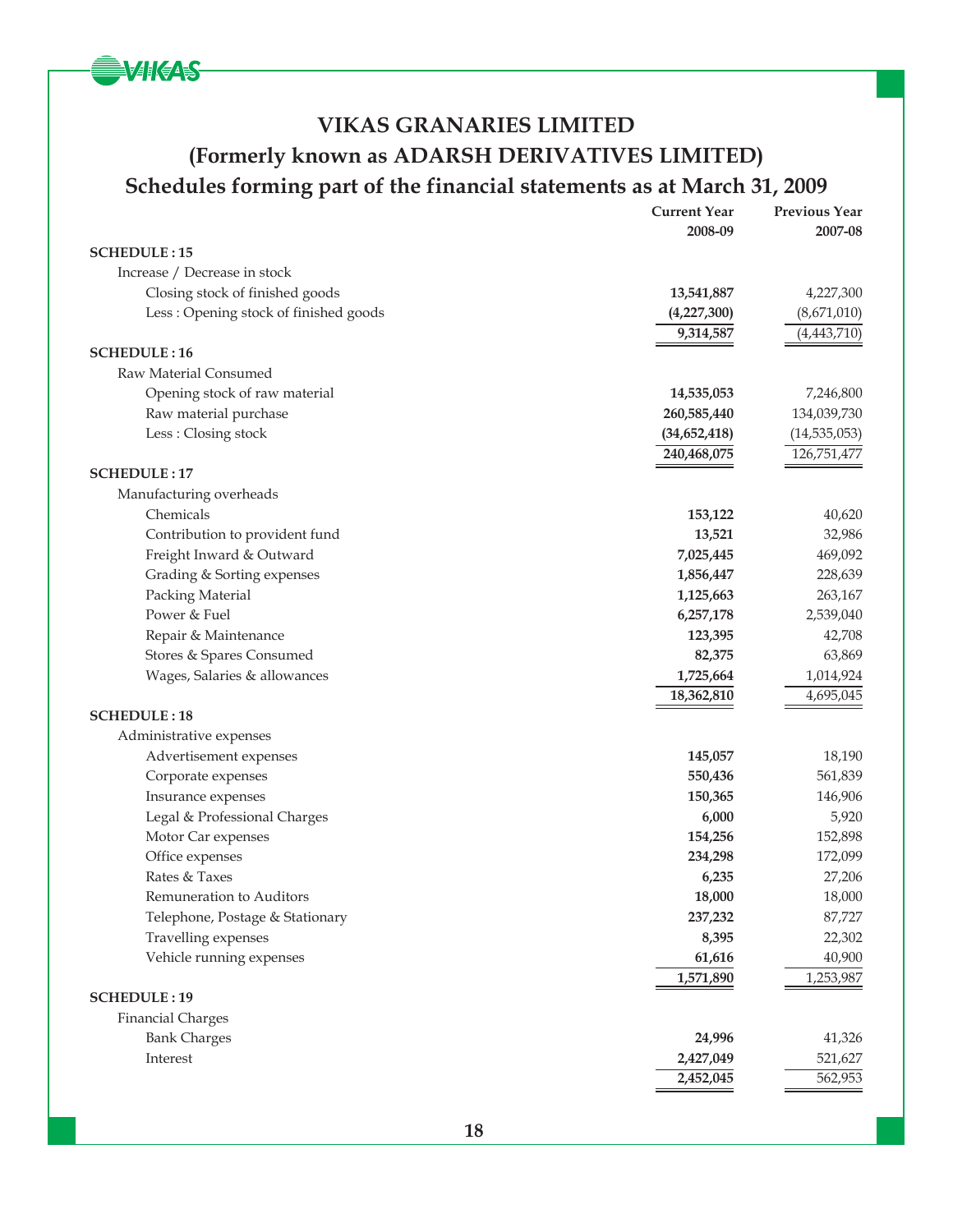## **VIKAS GRANARIES LIMITED**

▞*▊▐▐⋐▁▙* 

### **(formerly known as Adarsh Derivatives Limited)**

### **Schedules forming part of the financial statements for the year ended March 31, 2009**

#### **Schedule: 20**

#### **Significant accounting policies**

#### **1) Basis of preparation of financial statements**

The financial statements of Vikas Granaries Limited (Formerly known as Adarsh Derivatives Limited) ("the Company") have been prepared to comply with the Accounting Standards referred to in the Companies (Accounting standards) Rule 2006 issued by the Central Government in exercise of the power conferred under sub-section (I) (a) of section 642 and the relevant provisions of the Companies Act, 1956 (the 'Act'). The financial statements have been prepared under the historical cost convention on accrual basis.

#### **2) Use of estimates**

In preparing the Company's financial statements in conformity with the accounting principles generally accepted in India, management is required to make estimates and assumptions that affect the reported amounts of assets and liabilities and the disclosure of contingent liabilities at the date of the financial statements and reported amounts of revenues and expenses during the reporting period; actual results could differ from those estimates. Any revision to accounting estimates is recognized prospectively in the current and future periods

#### **3) Fixed Assets**

- i. Fixed Assets are stated at cost less accumulated depreciation and impairment losses if any.
- ii. Cost comprises the purchase price and any attributable costs of bringing the asset to its working condition for its intended use.
- iii. When an asset is scrapped or otherwise disposed off, the cost and related depreciation are removed from the books of account and resultant profit (including capital profit) or loss, if any, is reflected in the Profit and Loss account.
- iv. Self fabricated fixed assets include material cost and appropriate share of attributable expenses.

#### **4) Depreciation:**

Depreciation on all assets of the company has been provided on straight line basis at the rates specified in Schedule XIV to the Act.

#### **5) Employee benefits:**

#### **i. Provident fund**

The Company makes contribution to statutory provident fund in accordance with Employees' Provident Fund and Miscellaneous Provisions Act, 1952. The plan is a defined contribution plan and contribution paid or payable is recognized as an expense in the period in which services are rendered by the employee.

#### **ii. Other short term benefits**

Expenses in respect of other short term benefits including performance bonus is recognized on the basis of amount paid or payable for the period during which services are rendered by the employee.

#### **6) Taxation**

Tax expense comprises current taxes, deferred taxes and fringe benefit taxes.

Provision for current taxation is ascertained on the basis of the assessable profits computed in accordance with the provisions of the Income-tax Act, 1961.

Deferred income taxes reflects the impact of current year timing differences between taxable income and accounting income for the year and reversal of timing differences of earlier years. Deferred tax is measured based on the tax rates and the tax laws enacted or substantively enacted at the balance sheet date. Deferred tax assets relating to timing differences are recognized only to the extent that there is reasonable certainty that sufficient future taxable income will be available against which such deferred tax assets can be realized.

The Company makes provision for fringe benefit tax in accordance with applicable Income-tax laws.

#### **7) Contingent liabilities and provisions**

Depending upon the facts of each case and after due evaluation of legal aspects, claims against the Company not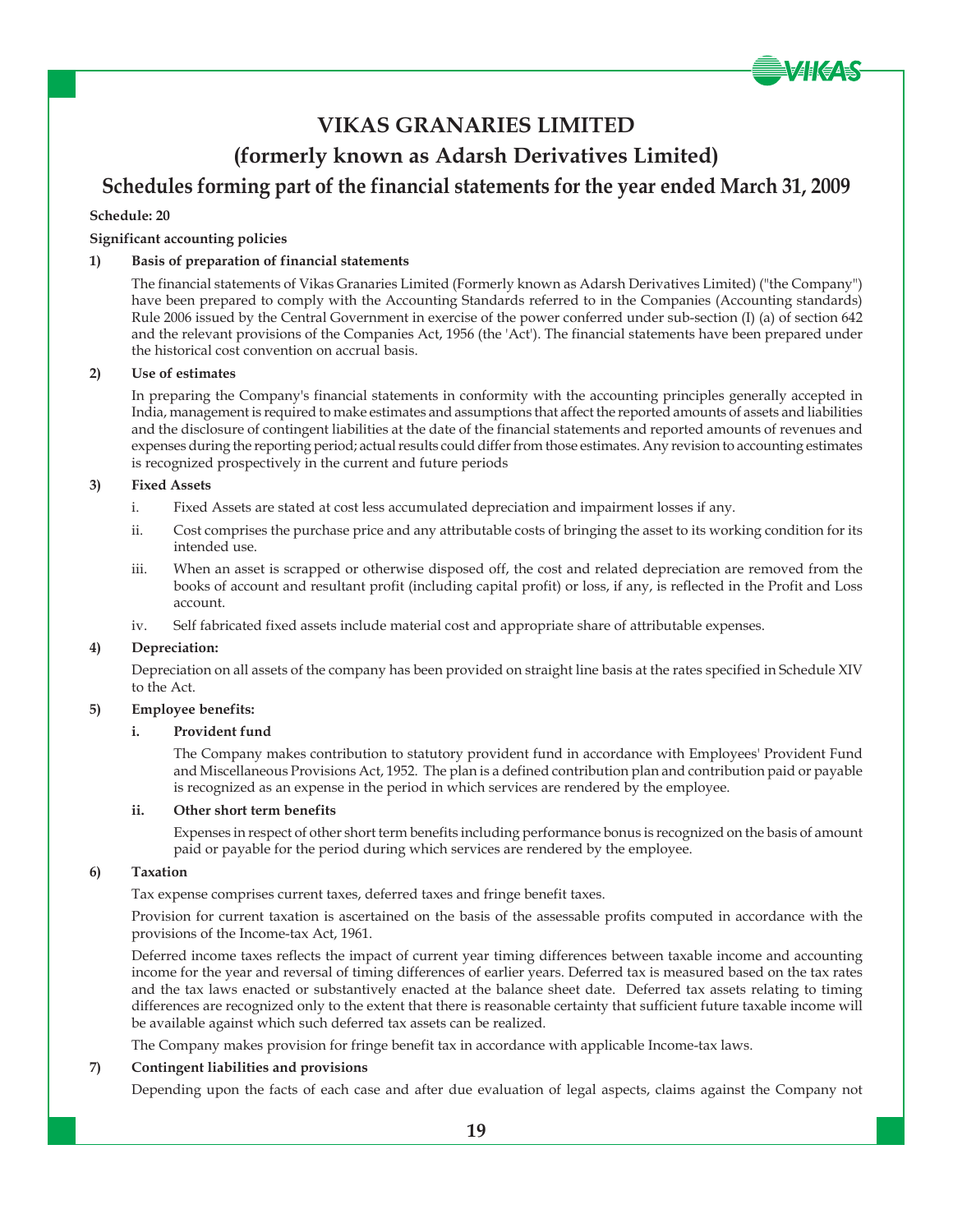

acknowledged as debts are treated as contingent liabilities. The Company makes a provision when there is a present obligation as a result of a past event where the outflow of economic resources is probable and a reliable estimate of the amount of obligation can be made. Possible future or present obligations that may but will probably not require outflow of resources or where the same cannot be reliably estimated, has been made as a contingent libility in the fianacial statements.

#### **8) Earnings per share**

Basic earning per share is calculated by dividing the net profit or loss for the period attributable to equity shareholders by the weighted average number of equity shares outstanding during the period. The weighted average number of equity shares outstanding during the period is adjusted for events of bonus issue and share split.

#### **9) Revenue recognition**

Revenue is recognized to the extent that it is probable that the economic benefits will flow to the Company and the revenue can be reliably measured.

#### **Sale of goods**

Revenue from sale of goods is recognized when the significant risks and rewards of ownership of the goods are transferred to the customer. In case of export sales, revenue is recognized after shipment.

#### **Interest**

Revenue is recognised on a time proportion basis taking into account the amount outstanding and the applicable rate of interest.

#### **10) Inventories**

#### **Inventories are valued as follows:**

| Raw materials, stores and spares and | Lower of cost and net realizable value. Cost is determined on a weighted                                                                                                                                             |
|--------------------------------------|----------------------------------------------------------------------------------------------------------------------------------------------------------------------------------------------------------------------|
| packaging materials                  | average basis.                                                                                                                                                                                                       |
| Work in progress and finished goods  | Lower of cost and net realizable value. Cost includes direct materials<br>and labour and a proportion of manufacturing overheads based on<br>normal operating capacity. Cost of finished goods includes excise duty. |

Net realizable value is the estimated selling price in the ordinary course of business, less estimated costs of completion and to make the sale.

#### **11) Impairment of assets**

The Company assesses at each balance sheet date whether there is any indication that an asset may be impaired. If any such indication exists, the Company estimates the recoverable amount of the asset. If such recoverable amount of the asset or the recoverable amount of the cash generating unit to which the asset belongs is less than its carrying amount, the carrying amount is reduced to its recoverable amount. The reduction is treated as an impairment loss and is recognised in the profit and loss account. If at the balance sheet date there is an indication that if a previously assessed impairment loss no longer exists, the recoverable amount is reassessed and the asset is reflected at the recoverable amount subject to a maximum of depreciated historical cost.

#### **12) Miscellaneous expenditure**

Fee paid to Registrar of companies for the increase in authorized capital will be amortized over a period of five years.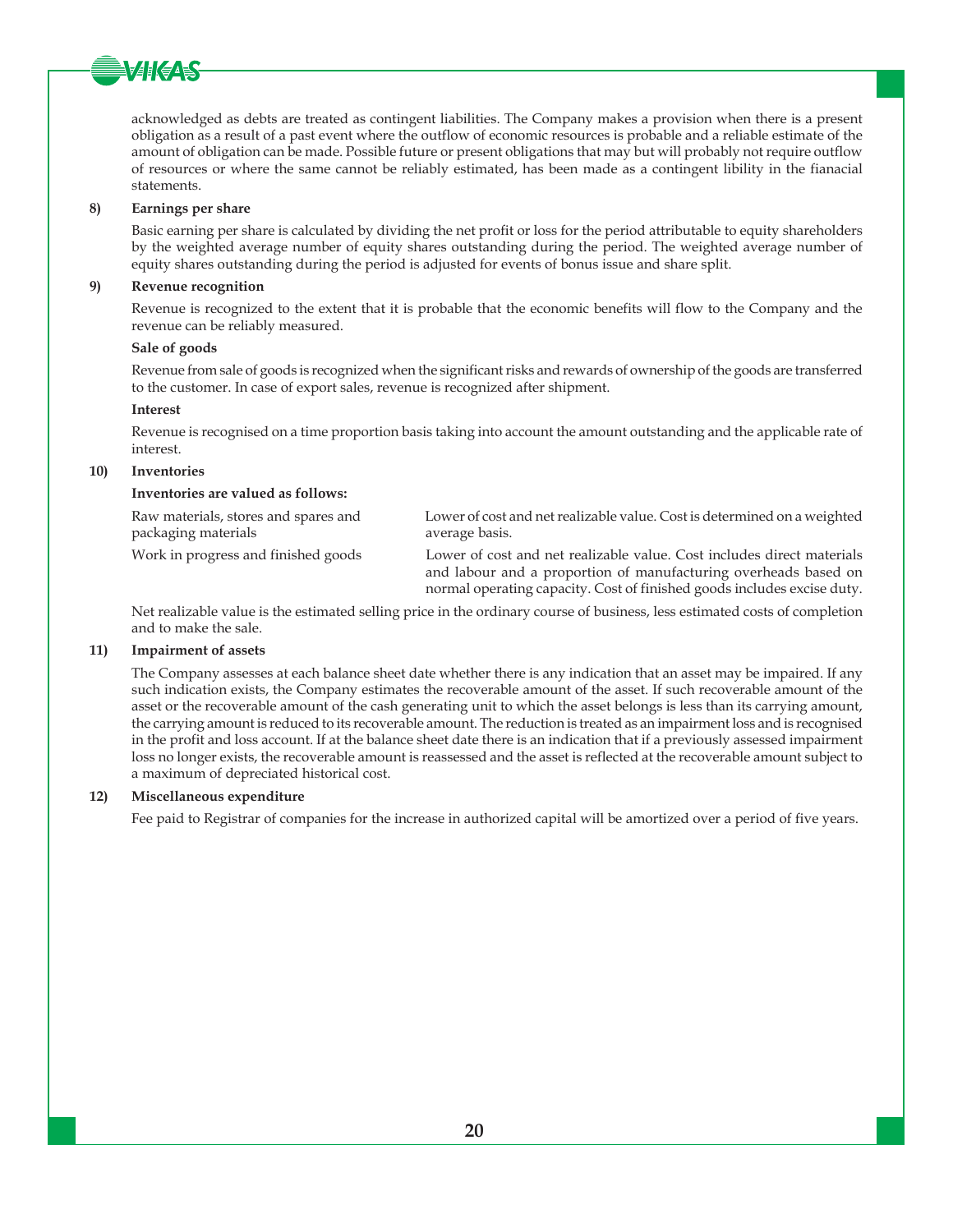# **VIKAS GRANARIES LIMITED**

**VAIGAS** 

### **(formerly known as Adarsh Derivatives Limited)**

### **Schedules forming part of the financial statements for the year ended March 31, 2009**

#### **Schedule: 21**

#### **Notes to the financial statements**

- 1. Vikas Granaries Limited (Formerly known as Adarsh Derivatives Limited) was incorporated in the year 1994. The shares of the Company were listed on Bombay Stock Exchange Limited ("the stock exchange") and other stock exchanges in India in 1996. The Company is an agro based industry manufacturer of Guar Gum Powder and its derivatives.
- 2. During the year the Company had issued 12,150,000 lacs equity shares of Rs. 10 each at a premium (of Rs. 11 per share, to Mr. B.D. Agarwal (Promoter and director of the Company) and other (non promoter and non share holder on the date of allotment) on a preferential basis.
- 3. The Company is engaged in the business of manufacturing of guar gum and its derivatives which as per Accounting Standard 17 on "Segment Reporting" is considered to be the only reportable business segment.
- 4. Information pursuant to paragraph 3, 4C & 4D of part II of Schedule VI of the Companies Act, 1956.

#### **(a) Licensed capacity and installed capacity:**

| Quantitative details                      | <b>March 31, 2009</b> | March 31, 2008 |
|-------------------------------------------|-----------------------|----------------|
|                                           | <b>Metric tones</b>   | Metric tones   |
|                                           | per annum             | per annum      |
| Licensed and installed capacity per annum |                       |                |
| - Guar Gum Splits                         | 6,000                 | 6,000          |
| - Guar Gum Powder                         | 12,000                | 4,050          |

1. As certified by management and relied upon by the Auditors, being a technical matter.

#### **(b) Particulars of raw material consumed, sales and stock of finished goods**

| <b>Ouantitative details</b>                      | March 31, 2009 |                         | March 31, 2008 |                         |
|--------------------------------------------------|----------------|-------------------------|----------------|-------------------------|
|                                                  | Quantity in MT | Amount<br>(Rs. in lacs) | Quantity in MT | Amount<br>(Rs. in lacs) |
|                                                  |                |                         |                |                         |
| Raw material consumed<br>- Guar split and others | 5,935.29       | 2,404.68                | 2,979.76       | 1267.51                 |
| <b>Finished Goods (Guar Gum</b>                  |                |                         |                |                         |
| Powder/Refined Guar Gum)                         |                |                         |                |                         |
| Opening stock                                    | 90.00          | 42.27                   | 208.94         | 86.71                   |
| Production                                       | 5,935.29       | $\overline{a}$          | 2,979.76       |                         |
| <b>Sales</b>                                     | 5,725.00       | 3,566.29                | 3,063.39       | 1,657.29                |
| Closing stock                                    | 300.29         | 135.42                  | 90.00          | 42.27                   |

#### **(c) Net value of imported and indigenous material consumed and percentage thereof:**

|                   |                        | March 31, 2009           |               | March 31, 2008           |               |
|-------------------|------------------------|--------------------------|---------------|--------------------------|---------------|
|                   |                        | Percentage               | Value         | Percentage               | Value         |
|                   |                        |                          | (Rs. in lacs) |                          | (Rs. in lacs) |
| $\vert i \rangle$ | Raw material           |                          |               |                          |               |
|                   | Indigenous             | 100%                     | 2,404.68      | 100%                     | 1,267.51      |
| $\vert$ ii)       | Stores and spare parts |                          |               |                          |               |
|                   | Indigenous             | 100%                     | Rs. 1.23      | 100%                     | 1.04          |
|                   | Imported               | $\overline{\phantom{0}}$ | -             | $\overline{\phantom{0}}$ |               |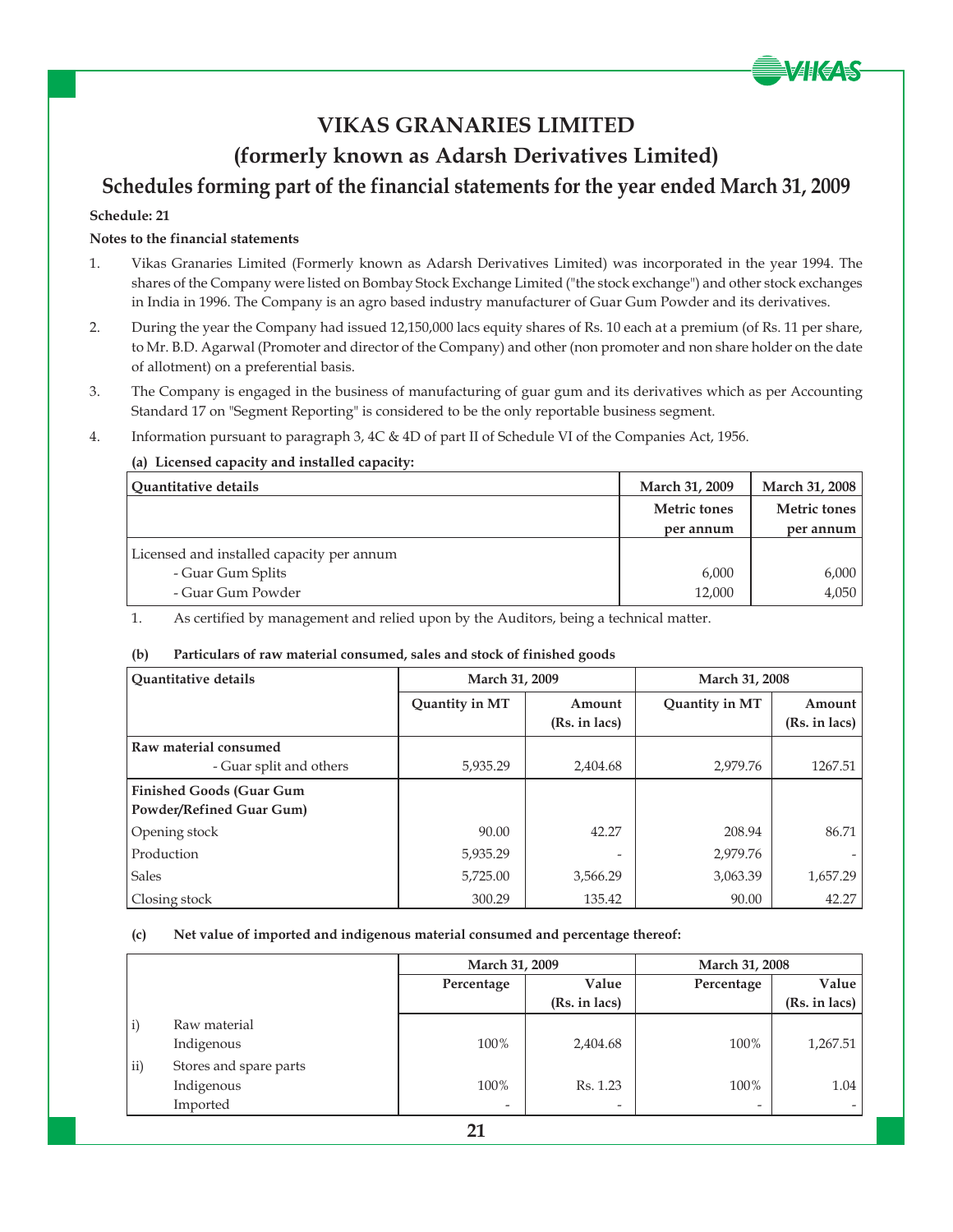

5. Information required as per the Micro, Small and Medium Enterprises Development Act, 2006

The Company has requested its vendors to confirm their status under Micro, Small and Medium Enterprises Development Act, 2006. Based on the confirmations received, there are no amounts due to any micro or small enterprise under the MSMED Act, 2006.

6. Commitments and contingent liabilities

Firm capital commitments

Estimated amount of contracts remaining to be executed on capital account Rs 284.05 lacs (Previous year Rs. 316.48 lacs).

7. Previous year figures have been regrouped or recast wherever necessary to make them comparable with those of the current year.

 $Sd$  /-  $Sd$  /-Bimla Devi Jindal B.D. Agarwal Shailesh Jain Shailesh Jain Shailesh Jain Shailesh Jain Shailesh Jain Shailesh Jain Shailesh Jain Shailesh Jain Shailesh Jain Shailesh Jain Shailesh Jain Shailesh Jain Shailesh Jain Shailesh **Director** (Company Secretary)

Place : Sri Ganganagar Date : June 30, 2009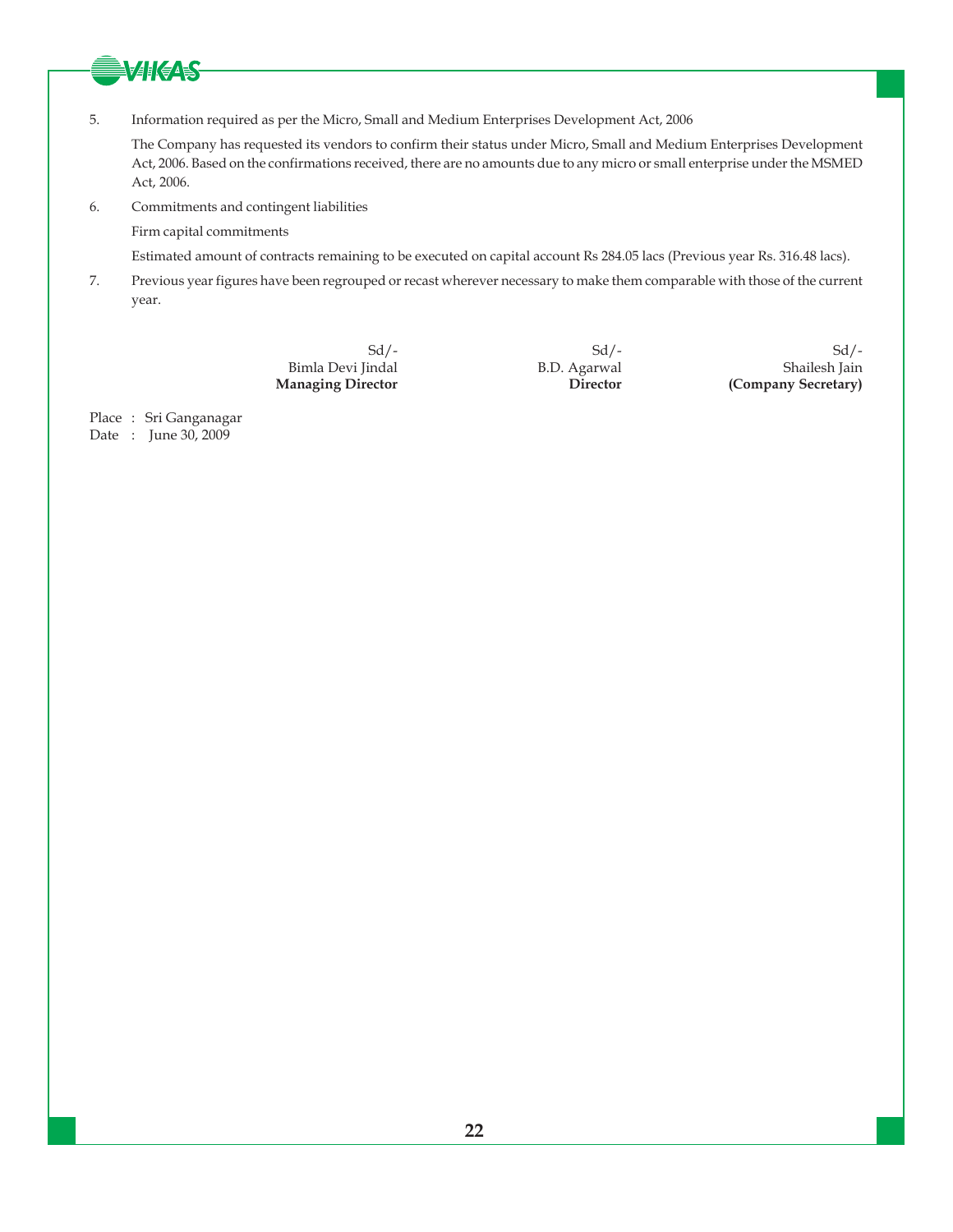# **VIKAS GRANARIES LIMITED (Formerly known as ADARSH DERIVATIVES LIMITED) Cash Flow Statement For Year Ended 31st March, 2009**

|    |                                                                                    |              | <b>Year Ended</b>           |                | <b>Year Ended</b>                           |
|----|------------------------------------------------------------------------------------|--------------|-----------------------------|----------------|---------------------------------------------|
|    |                                                                                    |              | March 31, 2009              |                | March 31, 2008                              |
|    |                                                                                    |              | (Rs.)                       |                | (Rs.)                                       |
| A) | <b>CASH FLOW FROM OPERATING ACTIVITIES</b>                                         |              |                             |                |                                             |
|    | Net Profit before tax & extra ordinary adjustments                                 |              | 98,871,658                  |                | 25,296,700                                  |
|    | Adjustment for:                                                                    |              |                             |                |                                             |
|    | Depreciation                                                                       | 3,992,041    |                             | 2,996,875      |                                             |
|    | Miscellaneous expenses written off                                                 | 240,000      |                             | 240,000        |                                             |
|    | <b>Interest Paid</b>                                                               | 2,452,045    |                             | 562,953        |                                             |
|    |                                                                                    |              | 6,684,086                   |                | 3,799,828                                   |
|    | Operating profit before working capital changes                                    |              | 105,555,744                 |                | 29.096.528                                  |
|    | Adjustment for:                                                                    |              |                             |                |                                             |
|    | Trade and other receivables                                                        | (13,851,325) |                             | (24, 214, 578) |                                             |
|    | Inventories                                                                        | (29,608,604) |                             | (2,820,463)    |                                             |
|    | Trade Payable                                                                      | 19,405,390   |                             | 10,686,088     |                                             |
|    | <b>Other Current Assets</b>                                                        | (83, 800)    |                             | (1,773,396)    |                                             |
|    |                                                                                    |              | (24, 138, 339)              |                | (18, 122, 349)                              |
|    | Cash generated from operations                                                     |              | 81,417,405                  |                | 10,974,179                                  |
|    | Income tax                                                                         |              | (30,528,341)                |                |                                             |
|    | Fringe benefit tax                                                                 |              | (22, 644)<br>50,866,420     |                | (29, 376)<br>10,944,803                     |
|    | Cash Flow before extra-ordinary adjustments<br>Extra ordinary items                |              |                             |                |                                             |
|    | NET CASH OPERATING ACTIVITIES                                                      |              | 50,866,420                  |                | 10,944,803                                  |
| B) | <b>CASH FLOW FROM INVESTING ACTIVITIES</b>                                         |              |                             |                |                                             |
|    | Purchase of Fixed Assets                                                           |              | (1,375,378,209)             |                | (26,825,042)                                |
|    | Miscellaneous expenditure not written off                                          |              |                             |                | (1,200,000)                                 |
|    | NET CASH USED IN INVESTING ACTIVITIES                                              |              | (1,375,378,209)             |                | (28,025,042)                                |
|    |                                                                                    |              |                             |                |                                             |
| C) | <b>CASH FLOW FROM FINANCING ACTIVITIES:</b>                                        |              |                             |                |                                             |
|    | Unsecured loans                                                                    |              | 1,082,633,600               |                |                                             |
|    | Proceeds from preferential allotment of shares                                     |              | 255,150,000                 |                |                                             |
|    | Decrease in working capital loans                                                  |              |                             |                | 17,366,400                                  |
|    | Interest paid                                                                      |              | (2,452,045)                 |                | (562, 953)                                  |
|    | NET CASH USED IN FINANCING ACTIVITES                                               |              | 1,335,331,555<br>10,819,766 |                | 16,803,447                                  |
|    | NET INCREASE IN CASH AND EQUIVALENTS<br>CASH AND CASH EQUIVALENTS AS AT 31ST MARCH |              | 215,151                     |                | (276, 792)<br>491,943                       |
|    | (Opening Balance)                                                                  |              |                             |                |                                             |
|    | CASH AND CASH EQUIVALENTS AS AT 31ST MARCH                                         |              | 11,034,917                  |                | 215,151                                     |
|    | (Closing Balance)                                                                  |              |                             |                |                                             |
|    |                                                                                    |              | 10,819,766                  |                | (276, 792)                                  |
|    |                                                                                    |              |                             |                |                                             |
|    |                                                                                    |              |                             |                | For and on behalf of the board of directors |

 $Sd$  /-  $Sd$  /-Bimla Devi Jindal B.D. Agarwal Shailesh Jain Shailesh Jain Shailesh Jain Shailesh Jain Shailesh Jain Shailesh Jain Shailesh Jain Shailesh Jain Shailesh Jain Shailesh Jain Shailesh Jain Shailesh Jain Shailesh Jain Shailesh  **Managing Director Director Company Secretary**

> This is the Cash Flow Statement referred to in our report of even date. For **S. Prakash Aggarwal & Co** Chartered Accountants

 $Sd$  /-**(S.P. Aggarwal)** Place : Sri Ganganagar Proprietor Proprietor (1931)<br>Date : June 30, 2009 Membership number: 74813 Membership number: 74813

**VAIGAS**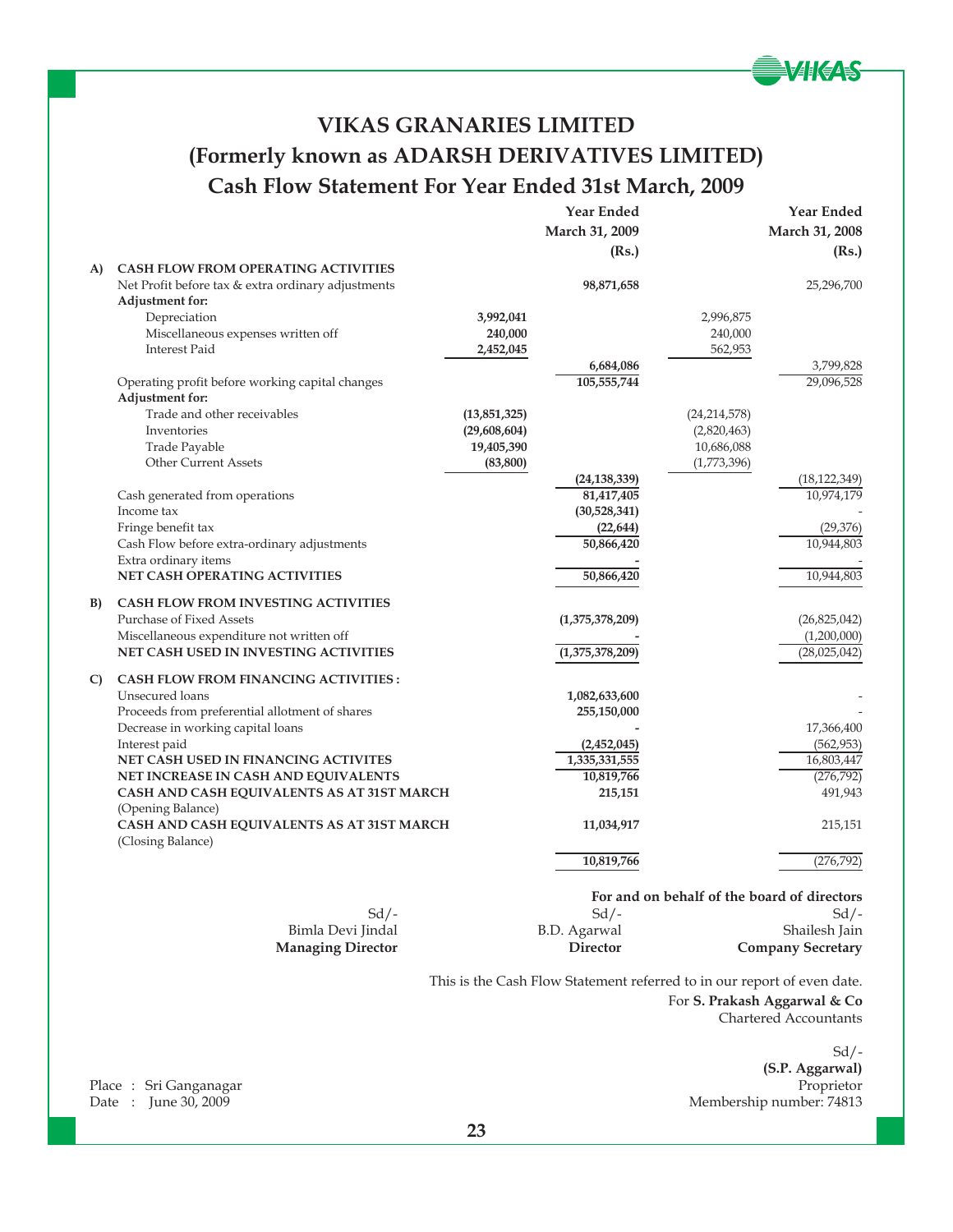

# **PART - IV Balance Sheet Abstract and Company's General Business Profile**

|      | <b>Registration Details</b>              |                                                         |                         |                          |
|------|------------------------------------------|---------------------------------------------------------|-------------------------|--------------------------|
| Ι.   | Registration No.                         | 36433                                                   | <b>State Code</b>       | 05                       |
|      | <b>Balance Sheet</b>                     | $31 - 3 - 2009$                                         |                         |                          |
|      | Date                                     | Date Month Year                                         |                         |                          |
| П.   |                                          | Capital Raised during the Year (Amount in Rs. Thousand) |                         |                          |
|      | Public Issue                             | $-$ NIL $-$                                             | Rights Issue            | - $NIL$ -                |
|      | <b>Bonus</b> Issue                       | - $NIL$ -                                               | Private Placement       | 255150                   |
| III. |                                          | Position of Mobilisation and Development of Funds       |                         |                          |
|      | (Amount in Rs. Thousand)                 |                                                         |                         |                          |
|      | <b>Total Liabilities</b>                 |                                                         |                         | <b>Total Assets</b>      |
|      | 1485293                                  |                                                         |                         | 1485293                  |
|      | <b>Source of Funds</b>                   |                                                         |                         |                          |
|      | Paid-up Capital                          |                                                         |                         | Reserves & Surplus       |
|      | 181175                                   |                                                         |                         | 201736                   |
|      | Unsecured Loan                           |                                                         |                         | Deferred Tax Liability   |
|      | 1100000                                  |                                                         |                         | 2382                     |
|      | <b>Application of Funds</b>              |                                                         |                         |                          |
|      | Net Fixed Assets                         |                                                         |                         | Investment               |
|      |                                          |                                                         |                         |                          |
|      | 1413708                                  |                                                         |                         | 13                       |
|      | <b>Net Current Assets</b>                |                                                         |                         |                          |
|      | 70851                                    |                                                         |                         | Misc. Expenditure<br>720 |
| IV.  |                                          | Performance of Company (Amount in Rs. Thousands)        |                         |                          |
|      | Turnover [Including Other Income]        |                                                         |                         | Total Expenditure        |
|      | 356644                                   |                                                         |                         | 257772                   |
|      | Profit/Loss Before Tax                   |                                                         |                         | Profit/Loss After Tax    |
|      | 98872                                    |                                                         |                         | 66976                    |
|      | Earning Per Share in Rs.                 |                                                         |                         | Dividend rate %          |
|      | 5.33                                     |                                                         |                         | <b>NIL</b>               |
| V.   |                                          | Generic Names of Principal Product of the Company       |                         |                          |
|      | Product                                  |                                                         | Item Code No.(ITC Code) |                          |
|      | <b>GUAR GUM TREATED &amp; PULVERISED</b> |                                                         | 13023203                |                          |
|      | <b>GUAR GUM REFIND SPLIT</b>             |                                                         | 13023202                |                          |
|      | <b>CATTLEFEED</b>                        |                                                         | 23099009                |                          |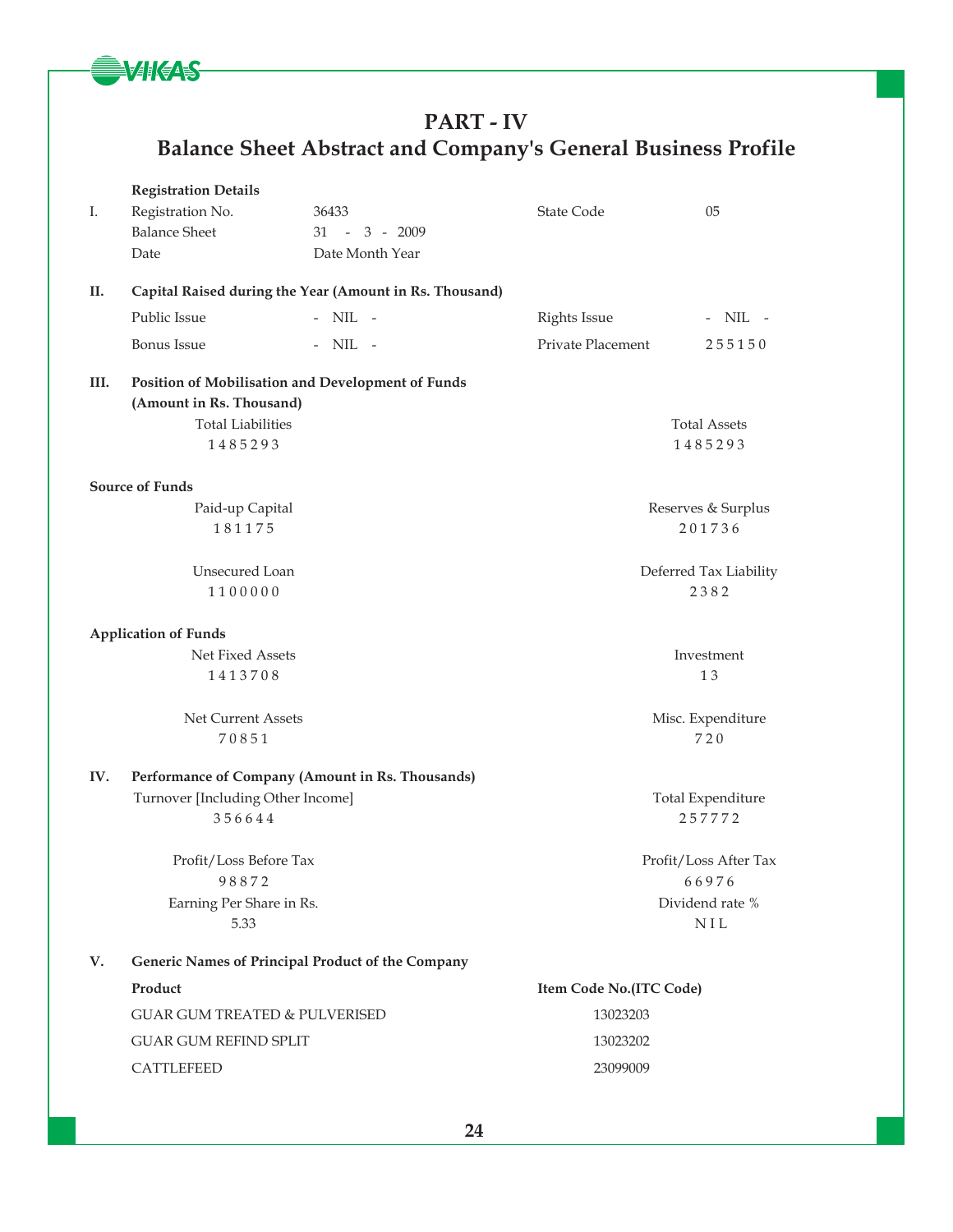

# **VIKAS GRANARIES LIMITED** (Formerly Known as **Adarsh Derivatives Limited)**